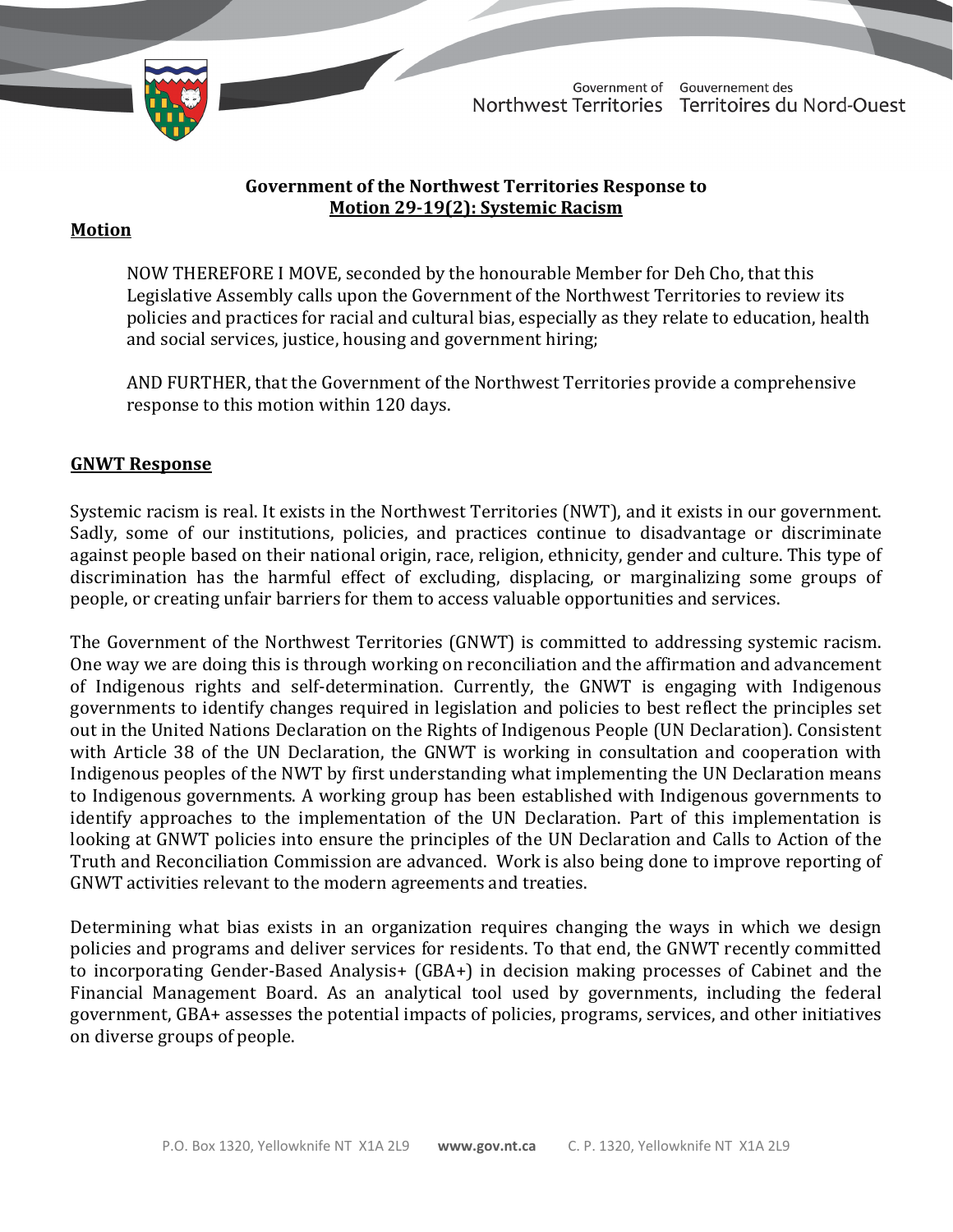The "plus" in GBA+ is important because it reflects that this analysis goes beyond biological (sex) and socio-cultural (gender) differences; GBA+ encourages the consideration of many identity factors, including Indigenous status, religion, sexual orientation, race, age, language, socio-economic status, and mental and physical ability, to critically assess how government activities impact northerners. The Gender Equity Division – a new unit established within the Department of Executive and Indigenous Affairs – will be responsible for promoting GBA+ and training staff on how to use it. An online GBA+ course is available for all GNWT employees to complete through GNWT Online Learning.

The GNWT is committed to building and maintaining a workforce that embraces diversity, cultural awareness and inclusion. To that end, an Indigenous Cultural Awareness and Sensitivity Training program, *Living Well Together,* was launched in early 2021. This self-directed course provides skillsbased training in intercultural competency, conflict resolution, human rights, and anti-racism. The training is provided in two series: The Truth series, which focuses on awareness about colonization, residential schools and Indigenous, non-Indigenous relations; and the Reconciliation series, which focuses on developing cultural sensitivity and the practice of reconciliation. *Living Well Together* was developed by the GNWT departments of Finance, Education, Culture and Employment, and Health and Social Services. These departments, in turn, collaborated with many Indigenous Elders, community members and Indigenous artists to ensure the training reflected the diverse and authentic perspectives of Indigenous peoples from across the North. This self-directed training also fulfills the GNWT's commitment to the Truth and Reconciliation Commission's Calls to Action #57:

*"To provide professional development and training for public servants on the history of Indigenous peoples, including the history and legacy of residential schools, the United Nations Declaration on the Rights of Indigenous Peoples, Treaties and Indigenous rights, Indigenous law, and Indigenous–Crown relations. This will require skills-based training in intercultural competency, conflict resolution, human rights, and anti-racism."*

These are just some of the ways in which the GNWT continues to seek ways to advance reconciliation, recognize and affirm Indigenous rights, build and maintain a diverse workforce, develop policies that are inclusive, and support expanded program and service delivery.

Outlined below, GNWT departments and agencies engage in other activities designed to address racial and cultural bias. This comprehensive response provides further information on the legislation, policies, programs, services and other initiatives that the GNWT currently has in place to mitigate systemic racism, with a focus on education, health and social services, justice, housing and government hiring.

#### *Education*

The Department of Education, Culture and Employment (ECE) is mandated is to provide residents of the NWT with access to quality programs, services and support to assist them in making informed and productive choices for themselves and their families with regard to education, training, careers, employment and labour, child development, languages, culture and heritage.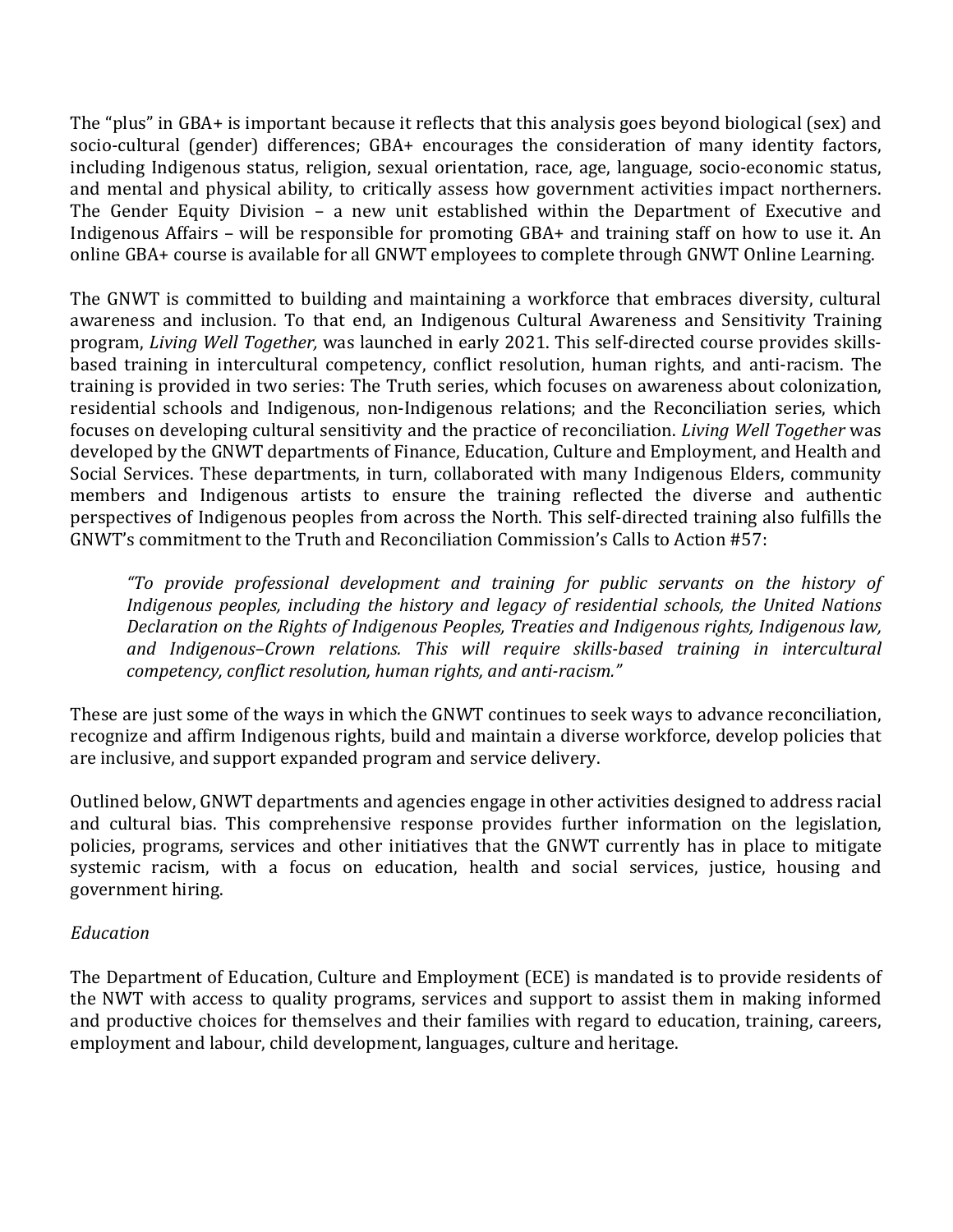The NWT education system makes Indigenous worldviews, culture, heritage and language central to learning. Culturally appropriate education programming is offered across the education continuum, and includes the promotion of Indigenous language, culture and heritage, as well as lessons and training on the history and ongoing legacy of colonization and residential schools for students and teachers.

# *Early Learning and Child Care*

ECE has supported several initiatives that promote culturally appropriate early learning and child care through the 'Canada-NWT Early Learning and Child Care Agreement'. Examples of initiatives include developing a book called "Full of Feelings" that has been translated into all Indigenous languages; supporting professional learning opportunities from BushKids, an organization who provides forest and nature school learning opportunities for early childhood educators; and offering a Cultural Resource Grant, established by ECE, for the purchase of cultural materials and/or services to develop welcoming, culturally appropriate environments for children and their families within early childhood programs.

The draft NWT Early Learning Framework (ELF) was developed to include traditional knowledge. In preparation for piloting the ELF, it will be reviewed by Elders during the 2021-22 fiscal year. The ELF and associated Educator Guide is designed to support early childhood educators with a common vision, expectations, and shared understanding of creating optimal early learning environments for young children, from birth to school entry. Further, the ELF is an invitation to reflect on what we know about children's learning and development, and what early learning environments can be within the context and lived experiences of young children's families, communities, land and culture.

# *Junior Kindergarten to Grade 12 (JK-12) Education*

Two foundational curricula have been developed within the NWT to respect the languages, worldviews and land of Indigenous peoples in the NWT: *Dene Kede* and *Inuuqatigiit*. Using the curricula appropriate to their school and community, all school administrators and teachers are expected to base their teaching in all subject areas on the Indigenous worldviews, cultures and languages of the communities in which the school is located. In addition, the *Our Languages* JK-12 Indigenous languages curriculum is the approved curriculum for the preservation and revitalization of the Indigenous languages of the NWT. Last year (2020-21) marked the first year of full implementation of this curriculum.

Residential school awareness is explored in Grade 4 and 5 Social Studies and studied in greater depth at Grade 10 in Northern Studies. The material is age appropriate at all levels. Grade 4 Social Studies explores the places, stories and traditions of the people of the NWT, while Grade 5 explores the history of Canada. Students learn about the historical, social and cultural characteristics of the NWT and develop understanding of diversity and shared experiences. Students also consider how life in Canada's North has changed and remained the same over time, especially since contact with European societies.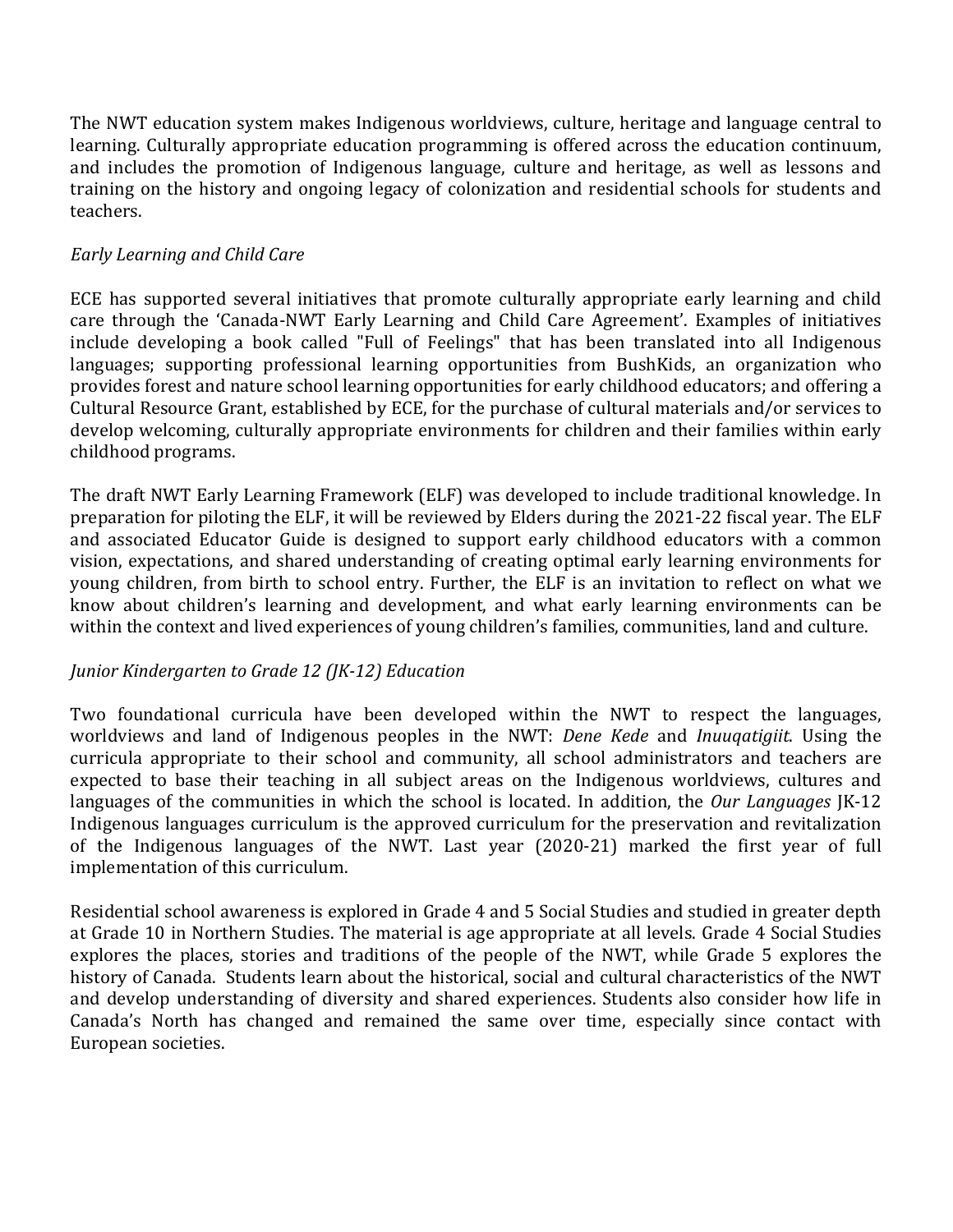Northern Studies 10 is a mandatory graduation requirement, and it teaches about the land, languages, history, and cultures of the territory. It digs deeper into the history of the North, including colonization and the ongoing legacy of residential schools. The *Living Well Together* module, which focuses on historical and modern treaties, land claims and self-government agreements, as well as the *Residential School Awareness* module were developed collaboratively with residential school survivors, Northern leaders and educators who helped shape the content and objectives of the outcomes and lessons. Discussions and issues confronted within this course are important to our collective understanding of how we got here and how we live together today. ECE is currently working in partnership with Indigenous governments to develop Northern Studies 20 and 30.

ECE has also committed to providing higher-level academic courses to students in small communities through the Northern Distance Learning (NDL) program. This program helps to ensure that all students are given equal access to educational opportunities and not disadvantaged due to where they live. To date, the NDL program is offered in 19 small communities.

ECE is also working with the Black Advocacy Coalition (BACupNorth), a Black led non-profit organization committed to empowering the Black community and advancing racial justice and equity for all Black people in Canada's North. Together, they discuss their thoughts and recommendations on the inclusion of resources for NWT schools. They also work together to ensure that all NWT schools have access to books that represent students of colour so that they may see themselves reflected in their classrooms.

The Education Renewal and Innovation Framework: *Directions for Change* released in 2013 identifies 'Diversity' as one of eight Foundational Statements used to guide education in the NWT. The statement speaks to ensuring that diversity is recognized and valued in the education system, furthering that when people have different social, cultural, historical, linguistic, geographic, economic, spiritual and political backgrounds, they carry different world views, ways of learning and ways of doing.

Within Directions for Change, the GNWT also makes a commitment to ensure that the school and community work together to build and renew positive relationships, and to ensure that the strengths and realities of small communities are recognized and built upon in order to ensure equitable, quality education in all NWT communities.

The NWT School Funding Framework is a funding allocation tool used to distribute funding for JK-12 programs. Through this funding framework, ECE supports education bodies to provide Indigenous language education and enhance cultural teaching and learning within NWT schools that reflects the worldviews and cultures of the community.

# *Legislation and Policy*

ECE is guided by legislation that promotes cultural diversity and inclusion. As set out in the *Education Act*, the NWT education system recognizes the relationship between languages, culture and learning, and that school programs must be based on the cultures of the NWT. The Act defines provisions regarding cultural diversity and language of instruction, governance and financial matters.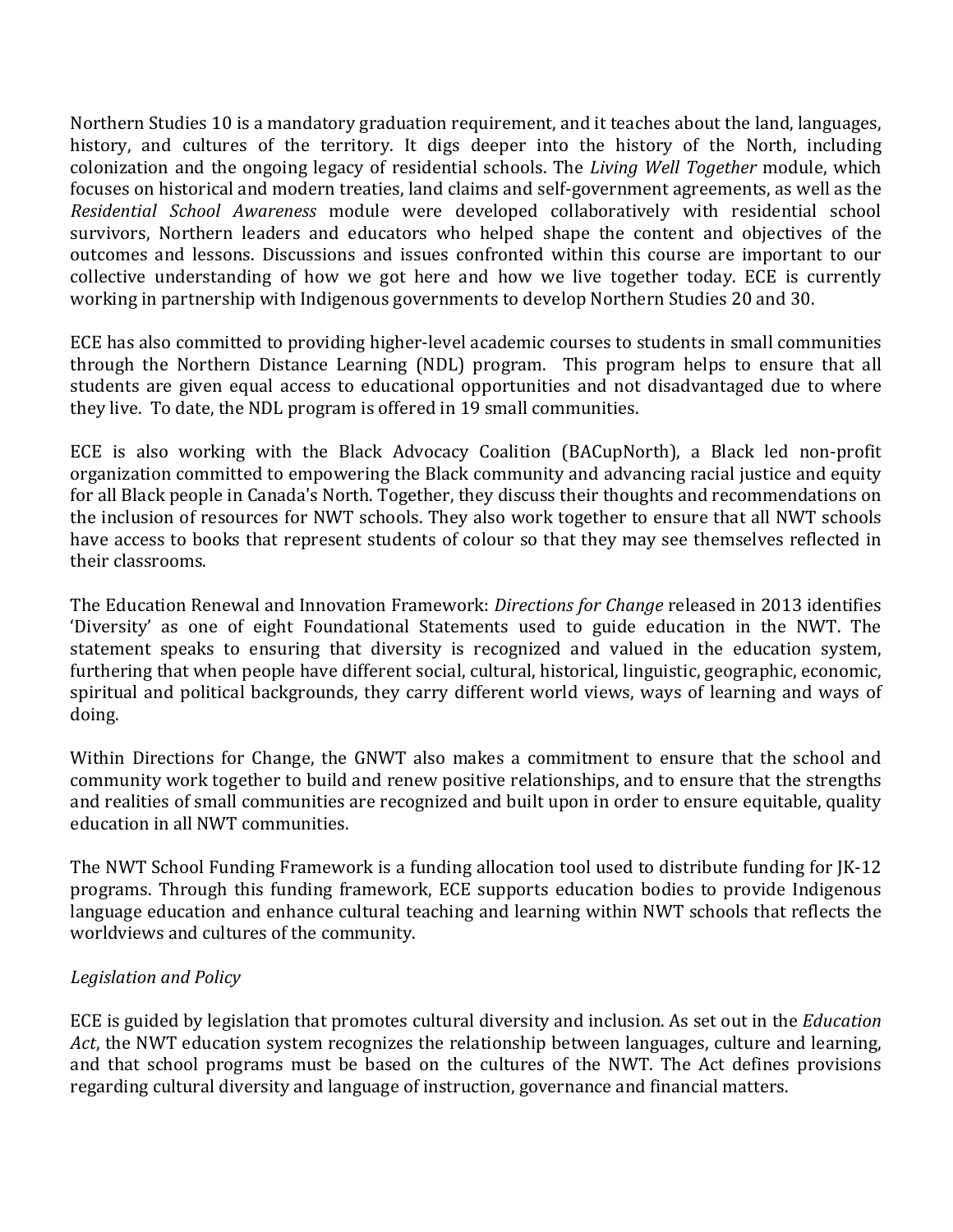In addition, the foundational principles of the Ministerial Directive on 'Inclusive Schooling' respect *NWT Human Rights Act*. This legislation enables Inclusive Schooling to provide JK-12 students with programming focused on each student's unique strengths and learning needs, within a common learning environment in the community in which the student resides. Inclusive Schooling programming is inclusive of culture, language and context set within the classroom, school and larger communities.

The NWT JK-12 Indigenous Languages and Education (ILE) Policy highlights the ongoing commitment of ECE to reconciliation. ILE Policy supports education bodies in welcoming students within learning environments that center, respect and promote the Indigenous worldviews, cultures, and languages of the community in which the school is located. The NWT JK-12 Indigenous Languages and Education Procedures Manual and the NWT JK-12 Indigenous Languages and Education Handbook: Our People, Our Land, Our Ways, Our Languages (ILE Handbook) further outline how education bodies and their schools are expected to implement the new ILE Policy.

The ILE Handbook is a compilation of the research, promising practices and anecdotes of lived experiences and information for NWT educators to better understand how to operationalize the ILE Policy. In addition to containing wise practices regarding Indigenous languages and education programming in the NWT, the ILE Handbook serves as a user-friendly field guide, outlining actions and activities that educators can take to deliver quality education that promotes and enhances Indigenous languages and education in the NWT. Each section of the ILE Handbook corresponds to the defined principles of the ILE Policy.

# *Training*

ECE provides Residential School Awareness Training for all teachers. This training ensures teachers learn about the history and legacy of residential schools in Canada and the NWT. Teachers also learn about the effects of intergenerational trauma that continue to impact teaching and learning in the NWT. In addition, the New to the NWT Educators' Conference (N2NEC) is a professional learning opportunity for all teachers new to teaching in the NWT, which includes Residential School Awareness Training and provides guidance on Indigenizing education, Inclusive Schooling, and trauma informed practices.

School principals are key in supporting students and their families, their staff, and the schoolcommunity relationship. Principals also need opportunities to learn, with supports to help them manage their many different responsibilities Through the Educational Leadership Program, ECE delivers training and certification to NWT principals. Three days of the ten-day program are dedicated to land based activities where participants explore their role as leaders in their schools for promoting Indigenous languages and Indigenizing teaching and learning practices. These activities provide participants opportunities for examination of their personal values, beliefs and perspectives as a means of developing into culturally responsive school leaders.

The *Living Well Together* cultural sensitivity and awareness training program has also been made available to all teachers. NWT educators have begun to work through the program's modules, which include learning about decolonization and cultural safety focused predominantly around the impact on Indigenous peoples of the NWT.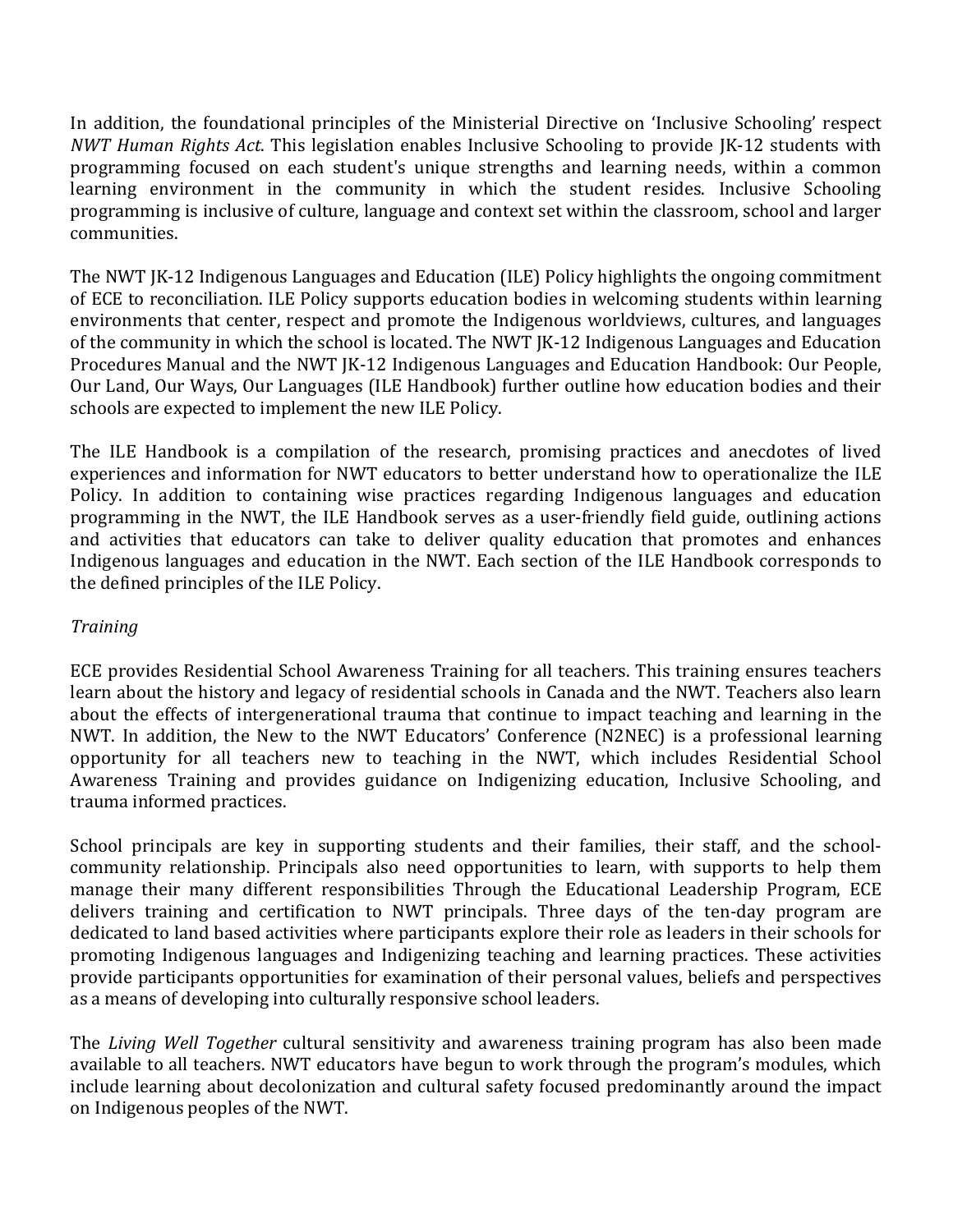#### *Languages*

ECE is responsible for the administration of the *NWT Official Languages Act* including the nine Indigenous languages: Dëne Sųłıné (Chipewyan), nēhiyawēwin (Cree), Gwich'in, Inuinnaqtun, Inuktitut, Inuvialuktun, Dene Kede (North Slavey), Dene Zhatıé (South Slavey), and Tłı̨chǫ. The Indigenous Education and Languages Secretariat is in place to support efforts to revitalize, promote and preserve Indigenous languages throughout the NWT. To support the efforts of Indigenous people and communities – who are best suited to preserve, revitalize and strengthen their languages and cultures – ECE provides funding directly to Indigenous governments to develop and provide language programs and services in their communities.

ECE has also launched an Indigenous Languages Revitalization initiative called the Mentor Apprentice Program (MAP). MAP is an innovative program that brings together a fluent Indigenous language speaker (mentor) and a learner (apprentice) who work together in their language to build language understanding and fluency. ECE partners with six Indigenous governments including: the Inuvialuit Regional Corporation, Gwich'in Tribal Council, Sahtu Dene Council, Dehcho First Nations, Tłįcho Government, and Akaitcho Territory Government to advance community MAP learning in the NWT.

Apprentices who have completed at least 25 hours in the program have seen an increase in their Indigenous language oral proficiency levels according to the MAP evaluation metric. Further, positive anecdotes from the regular check-ins with the MAP Project Coordinators have apprentices sharing their learning stories that include not only stories about fun and games using MAP learning resources, but also revitalization stories, such as awakening sleeping languages, reconciling identity issues, healing from intergenerational trauma, connecting families to their culture, and dealing with systemic racism. Some of the most powerful stories include dealing with the shame and inferiority that comes with not knowing or speaking one's Indigenous language.

#### *Culture and Heritage*

The GNWT acknowledges the importance of culture and heritage, together, and that a strong connection to one's culture has been shown to reduce crime, increase well-being, and help to address complex social problems[1.](#page-5-0) When communities engage in cultural activities together, a sense of belonging and teamwork result<sup>[2](#page-5-1)</sup>. From this acknowledgment, ECE developed a 10-year Culture and Heritage Strategic Framework (CHSF) followed by an Action Plan in 2019. The CHSF is a reflection of the collaborative work of all GNWT departments and contains actions to be carried out within specific departments. The CHSF and Action Plan applies to all GNWT departments, and promotes cultural tolerance and diversity within the NWT.

The Prince of Wales Northern Heritage Centre (PWNHC) acquires and manages objects and archival materials that represent the cultures and history of the NWT. The PWNHC plays a primary role in documenting and providing information about history and culture, and provides professional museum, archives and cultural resource management services to partner organizations.

<span id="page-5-0"></span><sup>1</sup> Cuypers, 2011

<span id="page-5-1"></span><sup>2</sup> Davis, 2014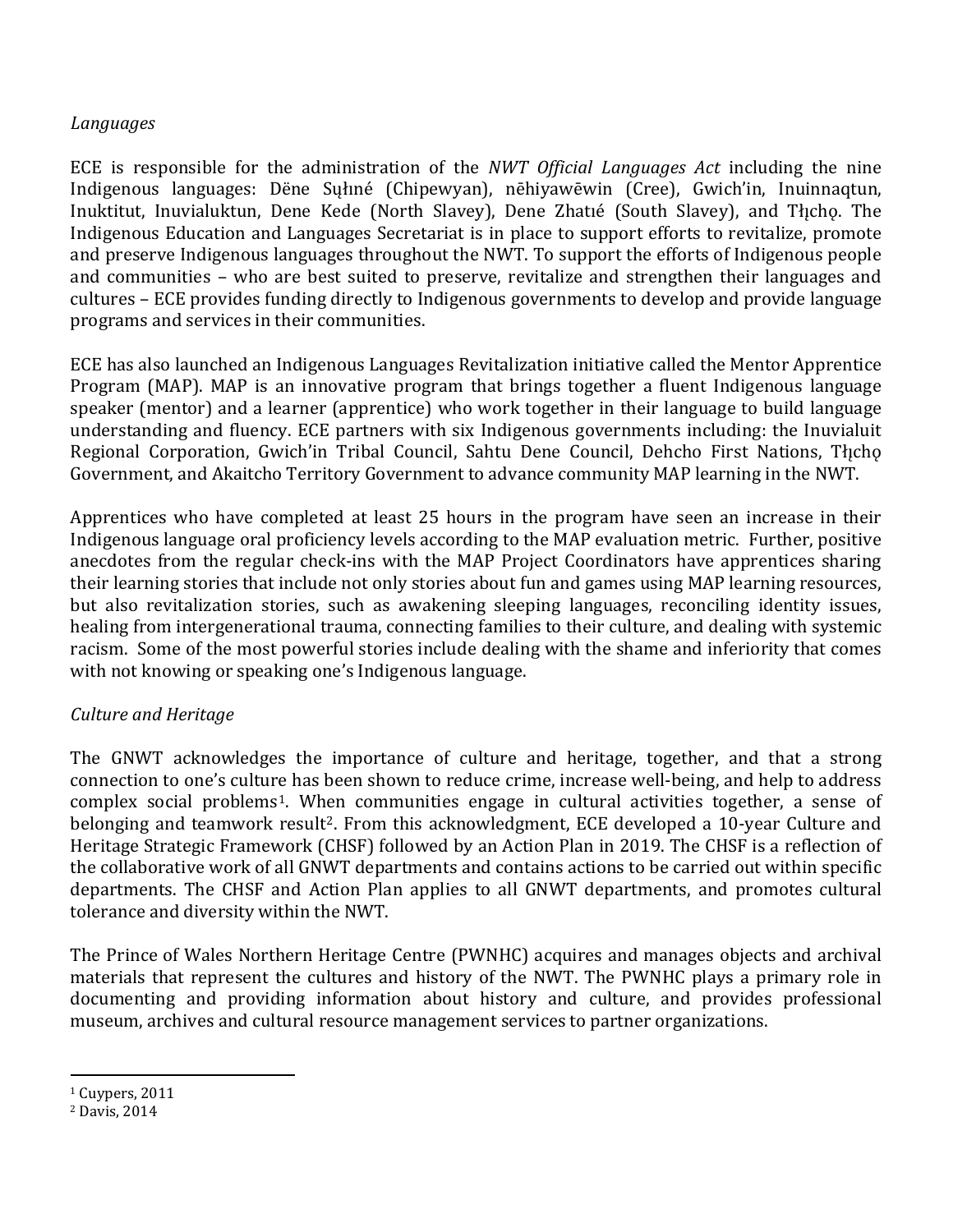By working with communities represented in museum exhibits, ECE is helping to spread tolerance and understanding of cultural diversity. For example, the PWNHC worked with the Tłicho government in 2021 to host a community exhibit on the 100th anniversary Treaty 11.

### **Health and Social Services**

The mandate of the Department of Health and Social Services (HSS) is to promote, protect and provide for the health and well-being of the people of the NWT. Throughout the NWT, the HSS system works to provide quality services for all NWT residents in the form of care that is respectful, responsive, and accessible. Research shows that Indigenous peoples experience a disproportionate amount of negative health and social outcomes in comparison to non-Indigenous people[3,](#page-6-0)[4.](#page-6-1) It is our responsibility as a government to address this inequity directly by making sure that all aspects of the HSS system are culturally respectful and safe for Indigenous peoples. This also includes respecting Indigenous understandings of health and wellness and finding ways to accommodate traditional healing in our system.

### *Legislation*

Federal legislation, *An Act respecting First Nation, Inuit, and Metis children, youth, and families* (*Federal Act*), came into force on January 1, 2020. The *Federal Act* establishes new principles and standards for service provision that apply on a national level when providing services to Indigenous children, youth, and families. The *Federal Act* also affirms the inherent right of self-government, which incudes jurisdiction in relation to child and family services (CFS). HSS is very supportive of Indigenous governments who are working to, or who are interested in, exercising jurisdiction over CFS, either through the pathways set out under the *Federal Act* or through a Final Self-Government Agreement. Indigenous governments lead the process, and HSS is assisting wherever possible with a focus on positive government-to-government relationships and information sharing

HSS has created two new CFS practice standards and aligned seven existing practice standards with the *Federal Act* to ensure consistent frontline service delivery across the NWT. As of April 2021, Northwest Territories Health and Social Services Authority and HSS have met with 4 Indigenous governments to discuss GNWT's implementation of the *Federal Act* and the impact of implementation on CFS delivery to their community members. These meetings have also focused on the strengthening partnerships in the best interest of children and youth. To ensure continued success, CFS has committed to ongoing and regular information and data sharing with Indigenous governments.

#### *Initiatives*

The GNWT has made it a priority to address systemic racism through the implementation of cultural safety and anti-racism initiatives across our health care system. We know that when barriers like systemic racism are removed, Indigenous residents are more likely to access health services when needed, leading to improved health outcomes.

<span id="page-6-0"></span><sup>3</sup> Pan-Canadian Public Health Network. 2018.

<span id="page-6-1"></span><sup>4</sup> 2019-2020 Report of the Director of Child and Family Services. 2020.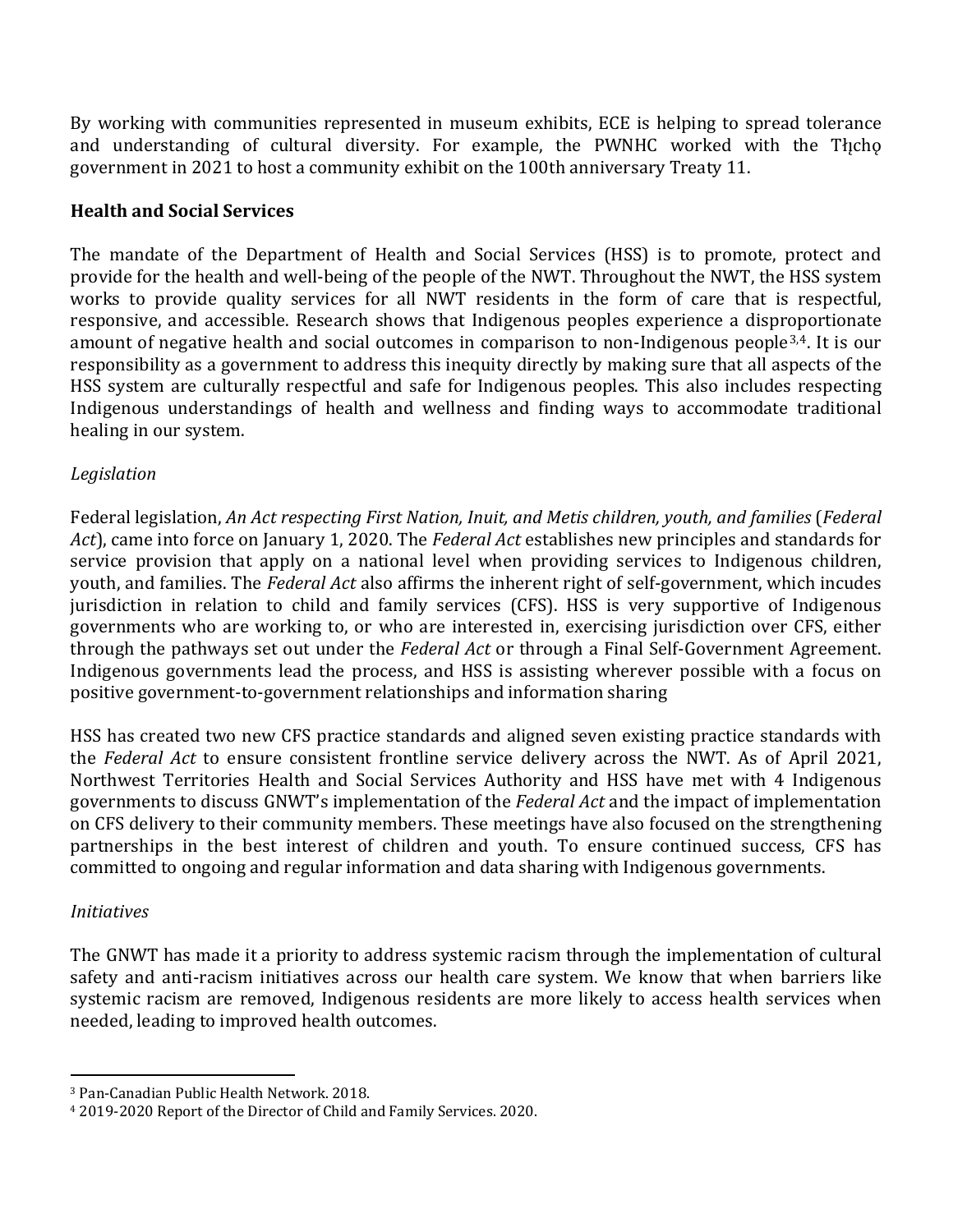In response to the Truth and Reconciliation Calls to Action, the GNWT recognizes that cultural safety and anti-racism is an essential element of our health and social services system. Cultural safety is an outcome where Indigenous peoples feel safe and respected, free of racism and discrimination, when accessing health and social programs and services. HSS is now developing an NWT Cultural Safety Framework, which is being reviewed by the Indigenous Advisory Body and the Northwest Territories Health and Social Services Leadership Council. Progress on the NWT Cultural Safety Framework, as well as work done by Cultural Safety and Anti-Racism Unit (described below), is reported quarterly to the Leadership Council and annually to the Indigenous Advisory Body. This reporting allows for ongoing feedback and guidance.

A Cultural Safety and Anti-Racism Unit was established in 2020-21 to lead HSS efforts to tackle systemic racism by operationalizing cultural safety and anti-racism into educational initiatives, policies, and processes. The Unit includes five new positions dedicated to these key areas: Manager, Cultural Safety and Anti-Racism; Senior Advisor, Culturally Safe Child and Family Services; two Content Specialists, Cultural Safety; and one intern. An existing position, Senior Advisor Indigenous Knowledge and Wellness, will also be part of this team. The unit will establish a Cultural Safety and Anti-Racism Learning Centre to strengthen staff capacity to deliver culturally safe care, program, and services. The Learning Centre will develop and evaluate evidence-based resources, tools, and training to address anti-Indigenous racism. This team will also be responsible for the development and delivery of cultural safety training.

This Unit also applies a critical lens to racial disparities; conducts research and engagement with clients, community members, policymakers, and front-line staff; undertakes concept-tests; and develops system-level capacities in the provision of culturally safe policies and practices. The Cultural Safety and Anti-Racism Unit team is comprised almost entirely of Indigenous staff from multiple nations and regions in the NWT, and has had Director and Manager roles filled by existing Indigenous staff who have been mentored and received education and professional development support. As the team expands, HSS is committed to building on this recruitment strategy while ensuring that positions are open to applicants from any community in the NWT to advance the work of operationalizing cultural safety and anti-racism.

Between December 2018 and July 2020, HSS delivered thirteen cultural safety training sessions. As part of pilot training designed to inform the final training model, course content included Indigenous medicine teachings, Indigenous experiences of residential schools and intergenerational impacts, and racism at interpersonal and systemic levels. Approximately 225 HSS employees participated in these pilots. Beginning June 2021, Cultural Safety Training will be offered regularly to HSS staff moving forward.

Additional initiatives which address systemic racism in our health care system include:

- developing a standardized approach for document reviews by the Cultural Safety and Anti-Racism Unit for larger HSS system;
- developing fact sheets for HSS divisions on ways to embed cultural safety and antiracism in work; and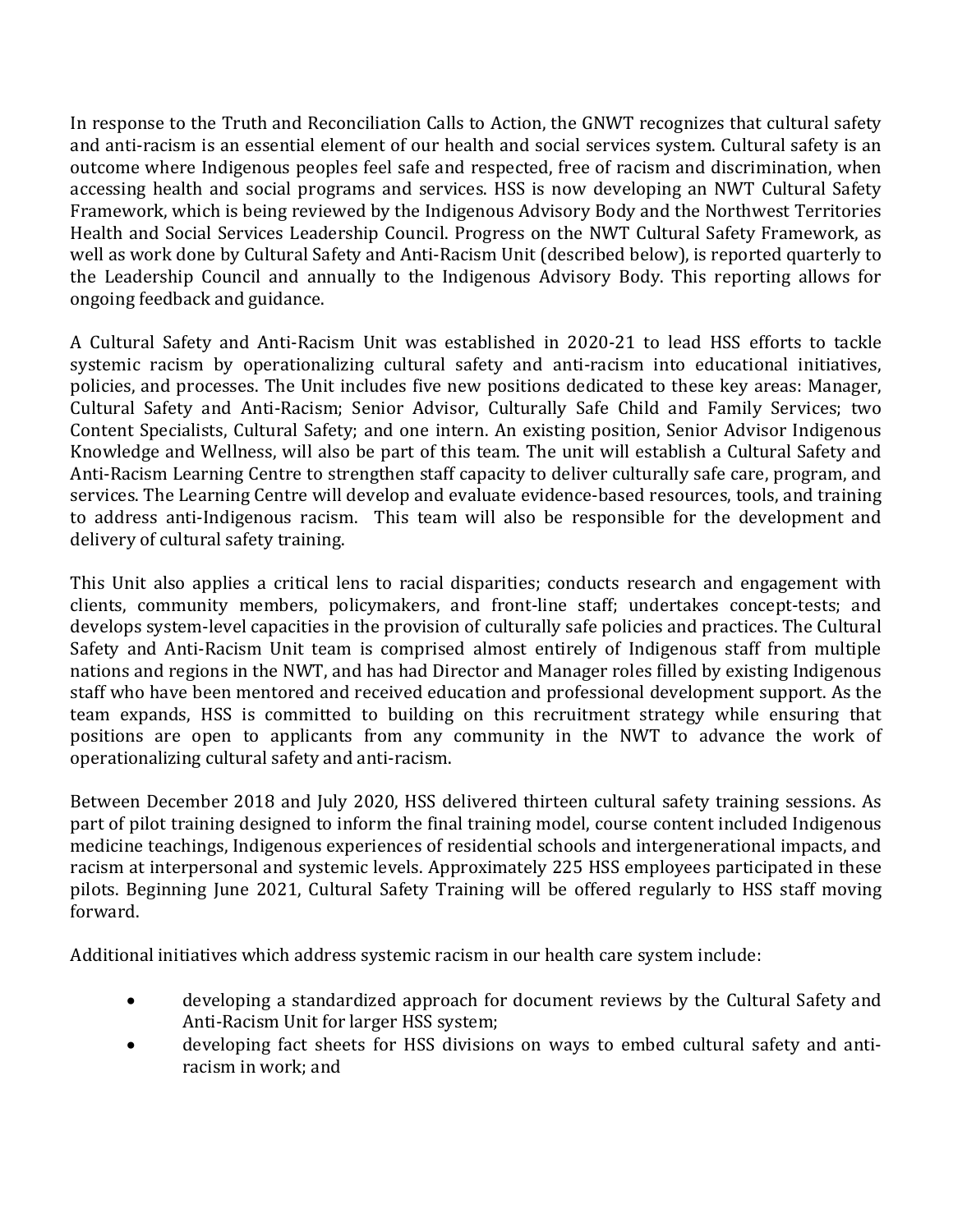• establishing a Community of Practice of Indigenous HSS staff with the purpose of identifying and implementing supports for other Indigenous staff across HSS, as well as to enhance training, knowledge translation, and share innovation to be implemented across HSS.

#### *Improving Outcomes*

HSS continues to focus on quality initiatives in adapting services to best meet the needs of children, youth, and families. This work helps to better coordinate services, respect the cultural needs of children and youth, and provide necessary supports for parents. CFS also continues to update Standards and Procedures to ensure they align with the principles of the *Federal Act* and with current best practice.

In January 2021, HSS released the *Health Care for Transgender, Non-Binary, and Gender Nonconforming People: Guidelines for the Northwest Territories*. The Guidelines establish a clear referral process and reduce wait times for transgender, non-binary, and gender non-conforming health care services for NWT residents. Indigenous peoples who are part of the transgender, nonbinary, and gender nonconforming communities may face added barriers due to racism, sexual orientation, and gender discrimination. The Guidelines were developed with the contributions of family advocates, clinical experts, the HSS Indigenous Health and Community Wellness Division, and the Rainbow Coalition of Yellowknife and include a section outlining HSS's commitment to cultural safety, including heath care provider responsibilities related to gender-affirming health care, traumainformed care, and how unconscious bias may influence patient treatment.

Within HSS, the Indigenous Health and Community Wellness division was established in 2013 with a mandate to improve Indigenous health inequities. That division, now named Community, Culture and Innovation, has been renewed with an expanded scope to drive change across the health and social services system. In addition, new funding has been approved for 2021/22 to establish Indigenous Patient Advocates in the four NWT Acute Care Units. This new approach is aimed at improving cultural safety and patient experience. It also supports Indigenous patients in resolving concerns, complaints, and questions as well as bridging cultural and language barriers. Indigenous Patient Advocates assist to ensure access to cultural, spiritual and emotional support, such as connection to family, Elders, and community partners, and ensure the provision of culturally safe care.

#### *Strategic Planning*

Following extensive community collaboration, the GNWT have released our commitment to action with the Building a Culturally Respectful Health and Social Services System (2016) and accompanying Action Plan (2019). Grounded in community voices, the Action Plan took a "nothing about us without us" approach, resulting in over 30 meetings across the NWT over nine months. GNWT staff met with HSS Indigenous Staff and Indigenous and northern residents — including NWT health system's governance councils, which are primarily comprised of Indigenous representatives as well as Indigenous non-governmental organizations such as the Native Women's Association of the NWT.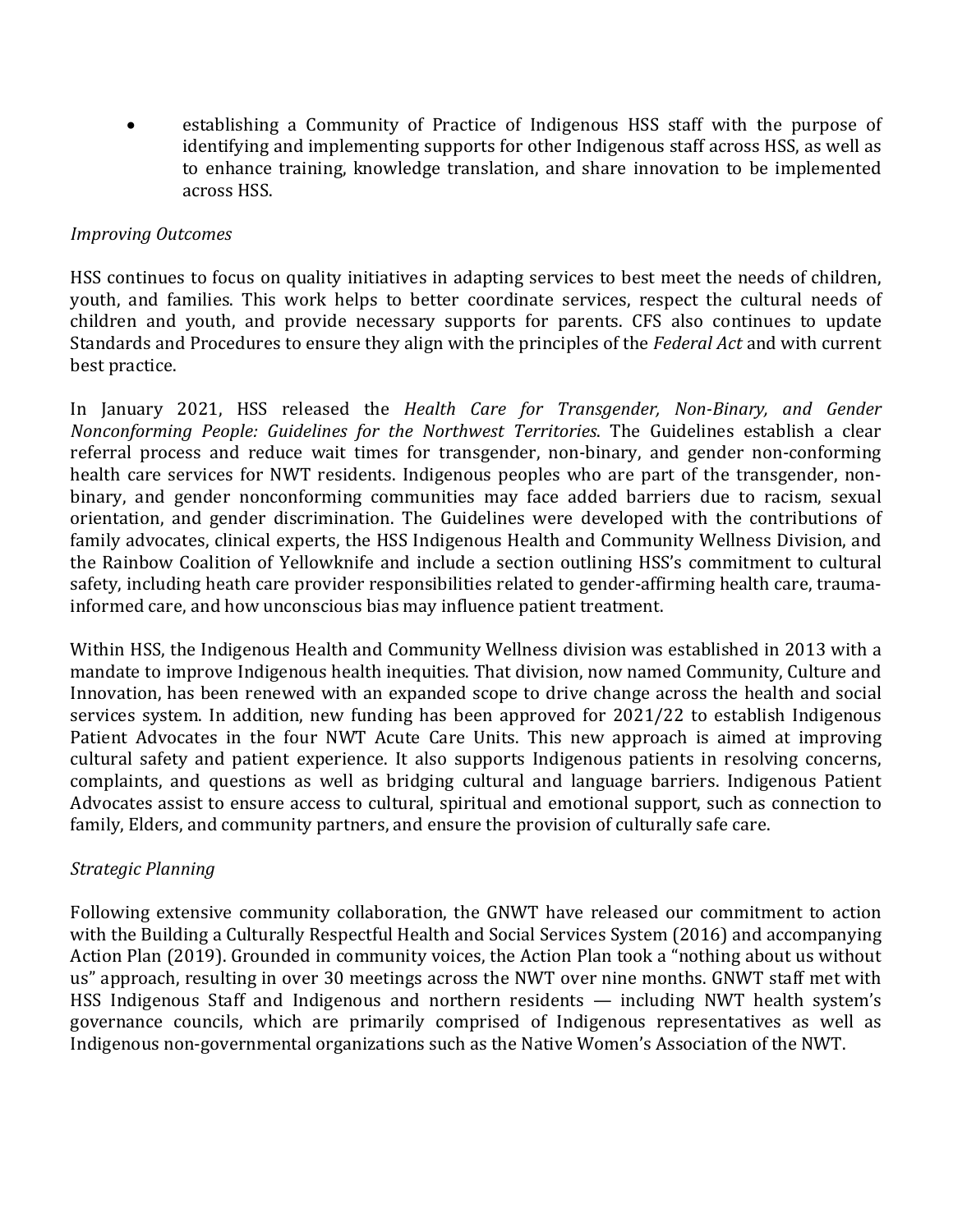Since the release of the Action Plan, HSS has delivered and developed cultural safety training; formalized a Primary Health Care Reform project team to incorporate relationship-based care in primary health care; and reviewed policy to increase delivery of traditional foods for Indigenous clients.

HSS has also developed an engagement toolkit for staff to improve and promote meaningful engagement processes when working with Indigenous peoples and communities. This document promotes provides staff with ways to think about engagement, rather than create a formal script to follow. It also offers "reflection questions" designed to help the reader think through their own relationship and approach to the wise practice.

One of the priorities within HSS's Human Resources Strategic Plan (2015) is building local and territorial capacity to help ensure safety and quality of care. The GNWT has tools that are being utilized to ensure that the workforce better reflects our cultural environment. In addition to the recruitment and retention programs offered by the Department of Finance (detailed below in the 'Government Hiring' section), HSS offers a Targeted Academic Support Program aimed at current employees who want to expand their scope of practice. This program provides employees with up to \$50,000 towards continuing education, academia or technical, through an accredited post-secondary institution. The intent of this program is to promote mobility between professions, and strategically align employee development to address current or future gaps within the HSS system. All program decisions for allocation of funding follow the *Affirmative Action Policy*.

### **COVID Secretariat**

While only set up for a short period of time to support the implementation of public health orders to address public health risk, the COVID-19 Secretariat is addressing systemic racism by implementing hiring targets. These targets are based on the *Affirmative Action Policy*, which provides priority hiring, training and promotion to eligible target groups. The hiring target achieved by the COVID-19 Secretariat is 40.5% of priority candidates, which broken down means 29.7% of those hired are Indigenous Aboriginal Persons (P1) and 10.8% are Indigenous Non-Aboriginal Persons or Resident Disabled Persons (P2). This hiring target is slightly higher than the 39.8% of current GNWT employees identified as P1 or P2[5](#page-9-0) .

#### **Justice**

The Department of Justice (DOJ) has the mandate for the administration of justice in the Northwest Territories, including policing and corrections, in a manner which respects community and Indigenous values and encourages communities to assume increasing responsibilities.

<span id="page-9-0"></span><sup>5</sup> As of March 31, 2021, 29.3% of GNWT employees are identified as P1 (Indigenous Aboriginal) and 10.5% are P2 (Indigenous Non-Aboriginal).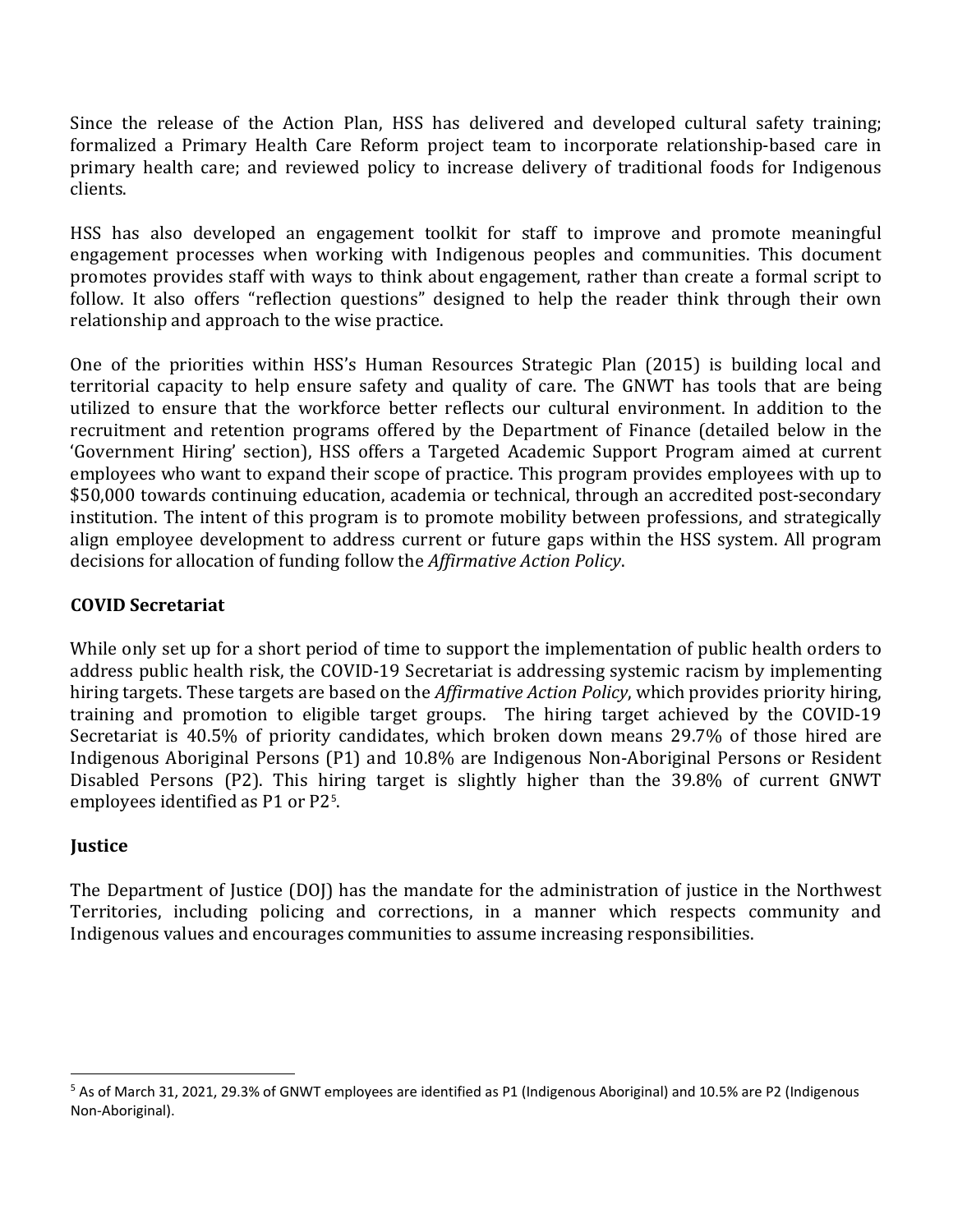### *Legislation*

The NWT *Human Rights Act* safeguards the protection of human rights for all NWT residents. The NWT *Human Rights Act* addresses anti-racism and prohibits discrimination based on a range of factors including race, colour, ancestry, place or origin, ethnic origin, family affiliation, social condition, gender identity, gender expression and more. When enacted in 2004, the NWT *Human Rights Act* had the widest protections for individuals among all human rights statutes in Canada and it has been further updated since.

The NWT *Corrections Act* ensures the secure custody of offenders as ordered by the Court, as well as their rehabilitation toward reintegration into the community. The legislation recognizes the cultural and historical legacy of offenders in the NWT and sets the framework for incorporating these elements into the rehabilitation process. Though not yet in force, the new *Corrections Act* received assent in August 2019 and is anticipated to be fully implemented late summer 2021. There have been significant philosophical changes in the field of corrections since the 1980s, when the priority was the good governance of the facility. The new NWT *Corrections Act* reflects this shift, with an emphasis placed on the rehabilitation of the offender. Key areas for staggered implementation include:

- Establishment of Investigation and Standards Office;
- Adjudicators that are independent from correctional facilities;
- Separate Confinement and Disciplinary Segregation;
- Community Advisory Boards;
- Staff Code of Conduct; and
- Search and Seizure Processes.

As per the principles of the new NWT *Corrections Act*, opportunities for the integration of services are encouraged between GNWT departments and agencies, members of the public, organizations, and other governments including Indigenous governments, to assist with the rehabilitation, healing and reintegration of inmates and offenders.

# *Strategic Planning*

Every year, the Minister of Justice provides direction through Ministerial Policing Priorities to the RCMP G Division to aid in the administration of justice. The current policing priorities are consistent with themes of reconciliation that have come from the UN Declaration, the Truth and Reconciliation Commission's Calls to Action, the Calls for Justice from the Missing and Murdered Indigenous Women and Girls Inquiry, and the voices of NWT communities.

Community Policing Action Plans are developed annually in a partnership between the RCMP and community leadership, based on the specific needs of each community. Working together enhances communication between partners and increases the level of commitment and trust towards achieving local goals, in effect creating conditions necessary to address racial or cultural bias. In addition, communities benefit from this process by being active partners and having a direct role in making their community safer.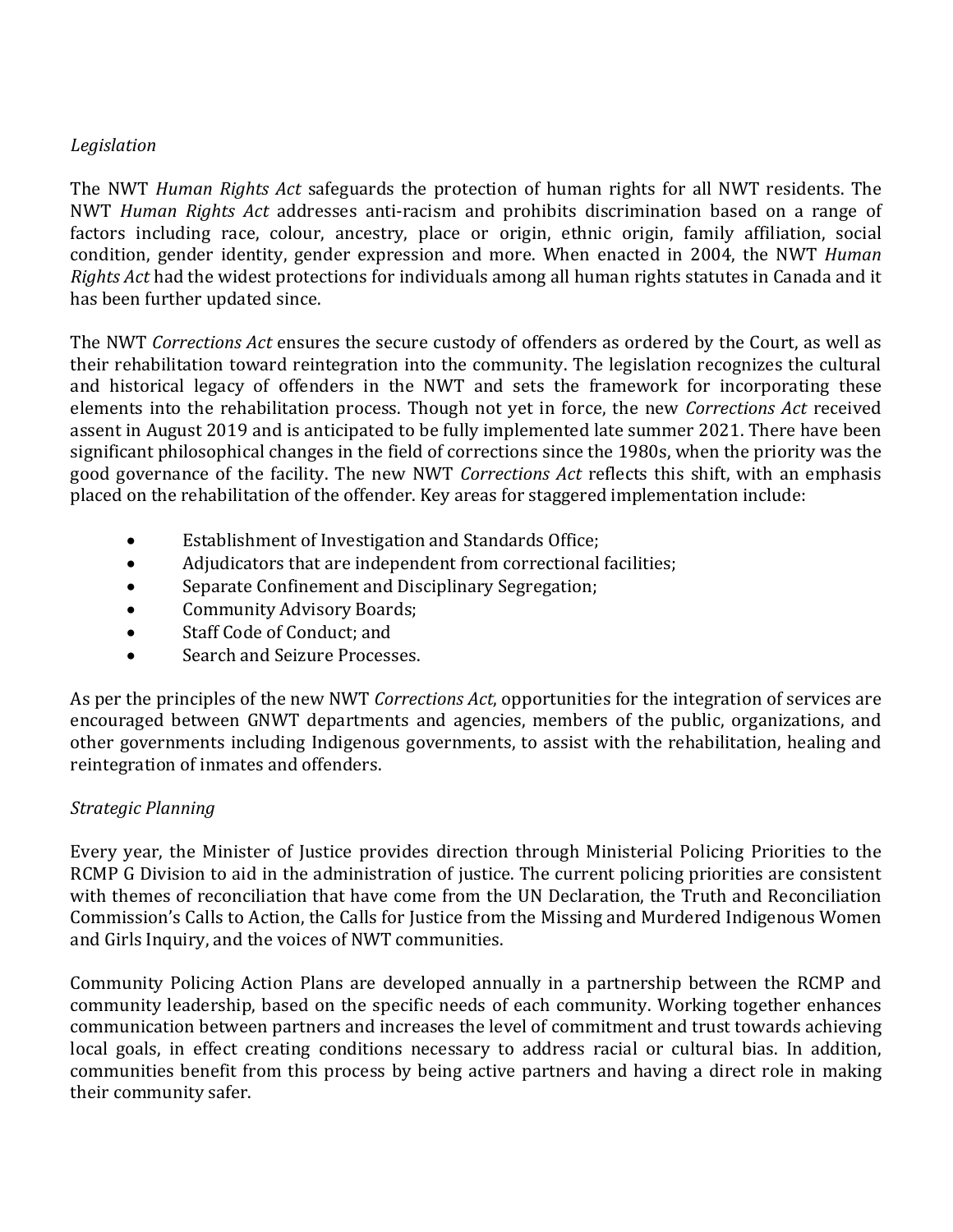And for those smaller communities who do not have permanent RCMP detachments, they receive policing services through regular patrols from adjacent communities, or by RCMP officers responsible to their community.

### *Programs and Services*

### Support for Offenders

In 2020-21, 87% of adults in custody in the NWT were Indigenous. To help offset this overrepresentation, two alternative courts, Wellness Court and Domestic Violence Treatment Options Court (DVTO), are used are available to eligible offenders who plead guilty for specified offenses. Rather than focusing on the offence, these alternative courts are rehabilitation focused, seeking to help offenders address the underlying reasons for offending and re-offending.

The Wellness Court offers a supervised program that applies a model that seeks to address underlying issues of drug and alcohol addiction, mental health and cognitive challenges. The first sitting of the Wellness Court was in October 2014, and since then a total of 167 individuals have been referred to the program. Of those individuals, 73 participated in the program for some length of time. DVTO Court has existed since 2011 and is an option for low to medium risk offenders who take responsibility for their actions (i.e. plead guilty) and agree to attend an eight module program as ordered by the Court. The program provides opportunities for therapy and counselling that can reduce the risk of reoffending. The program has been operating for nine years in Yellowknife and five in Hay River. To date, 181 participants have successfully completed the program.

All NWT correctional facilities incorporate Indigenous cultures and traditions in the way that all programming is delivered. Dedicated services also involve Elders in the sharing of traditional knowledge, the provision of traditional counselling and support services to inmates. Where possible, in-house traditional facilities are used and inmates, youth and adults, may be taken out on the land to engage in traditional activities. Some examples of corrections programming which aims to provide offender healing and rehabilitation include:

- o The North Slave Correctional Complex has four traditional areas for the delivery of programs to inmates and youth by a traditional counsellor: two areas inside the facility, and two areas outside within the secure perimeter. These areas are used for smudging, one-on-one counselling and sharing circles.
- o At the Fort Smith Correctional Complex local Elders attend land-based events to share traditional knowledge with the inmates about being on the land.
- o The South Mackenzie Correctional Centre offers a made-in-the-NWT Indigenous Pre-Treatment Healing program that prepares offenders to begin their healing journey and to engage in more structured core correctional programming. The program is delivered with the participation of Elders and rooted in NWT Indigenous traditions, spirituality and worldview. It is envisioned that this program will become the cornerstone of the Therapeutic Community model to be implemented at the South Mackenzie Correctional Centre.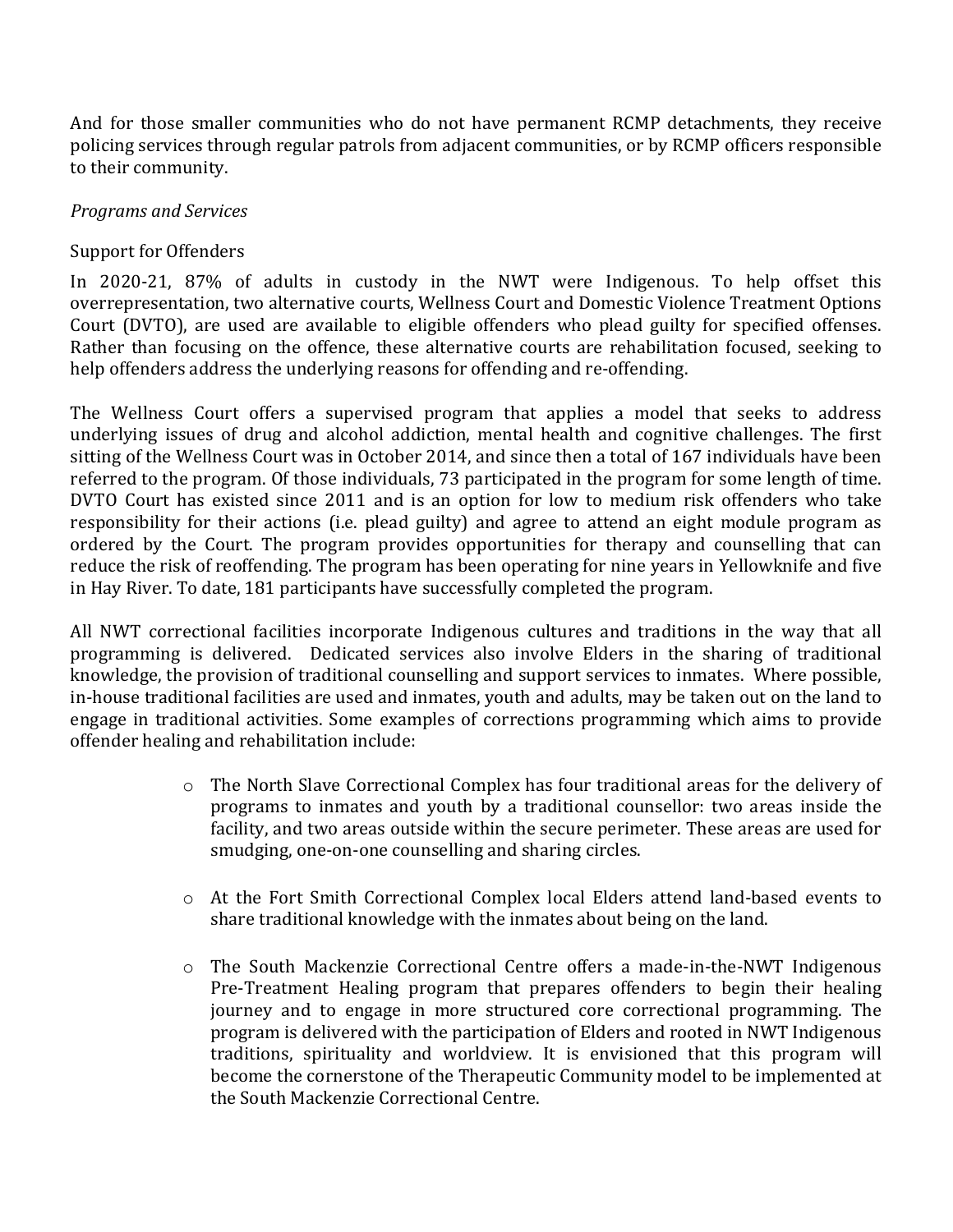### *Community-led Programs and Services*

Community Justice Programs and services are offered by partnering with Indigenous Governments, Indigenous organizations and other local organizations. DOJ is increasingly prioritizing such community-based services where possible.

DOJ supports communities to develop alternatives to the criminal justice system through Community Justice Committees (CJCs). In 2021-22, there are 26 CJCs with funding agreements to provide community-led diversions, community service options, and crime prevention programs from the unique cultural context of their community. CJCs provide diversion programs, community service options, and crime prevention programs including on the land programs that are rooted in Indigenous traditions and traditional knowledge. DOJ supports local community justice programs to access funding for community safety and crime prevention initiatives. CJCs are made up of local volunteers and are led by a local Community Justice Coordinator.

In some cases, the RCMP or the Courts may divert selected criminal matters away from the traditional court system to be handled by CJCs. When hearing a diverted matter, CJCs will hear from all persons involved with the offense and attempt to create a resolution which is satisfactory to all parties. When a matter is selected to be referred to a CJC for diversion in a community that does not have a CJC, DOJ staff will work in partnership with the community and a more established CJC in a neighbouring community to get the diversion completed. Through a restorative process, victims have a powerful voice which allows them to be heard and to heal, while at the same time holding the offenders accountable for their actions.

The NWT Victims Services Program provides funding to Indigenous Governments, Hamlet Councils and other organizations to deliver victim services across the NWT, taking into consideration the unique context and needs of their community. Services can range from the provision of immediate support, accompaniment to court or to an appointment, assistance with victim impact statements, or completion of applications to the Victims of Crime Emergency Fund administered by DOJ which provides victims of a serious violent crime with emergency financial assistance for expenditures arising from the crime, and more. To support greater access to these services, DOJ has recently reallocated funding to increase the number of local service providers from eight communities to ten and the number of Victim Service Providers from 11 to 13 in 2021-22.

# Policing

Expansion of the First Nation Policing Program to the NWT aims to provide a dedicated, professional and culturally responsible policing service to Indigenous communities. DOJ currently has nine First Nations Policing positions funded under a First Nations Community Policing Service Framework Agreement. These positions are located as follows:

- $\bullet$  Inuvik  $(1)$ ,
- $\bullet$  Behchokò $(3)$ ,
- Fort Simpson (2),
- Fort Good Hope (1),
- Fort McPherson (1), and
- Tulita (1).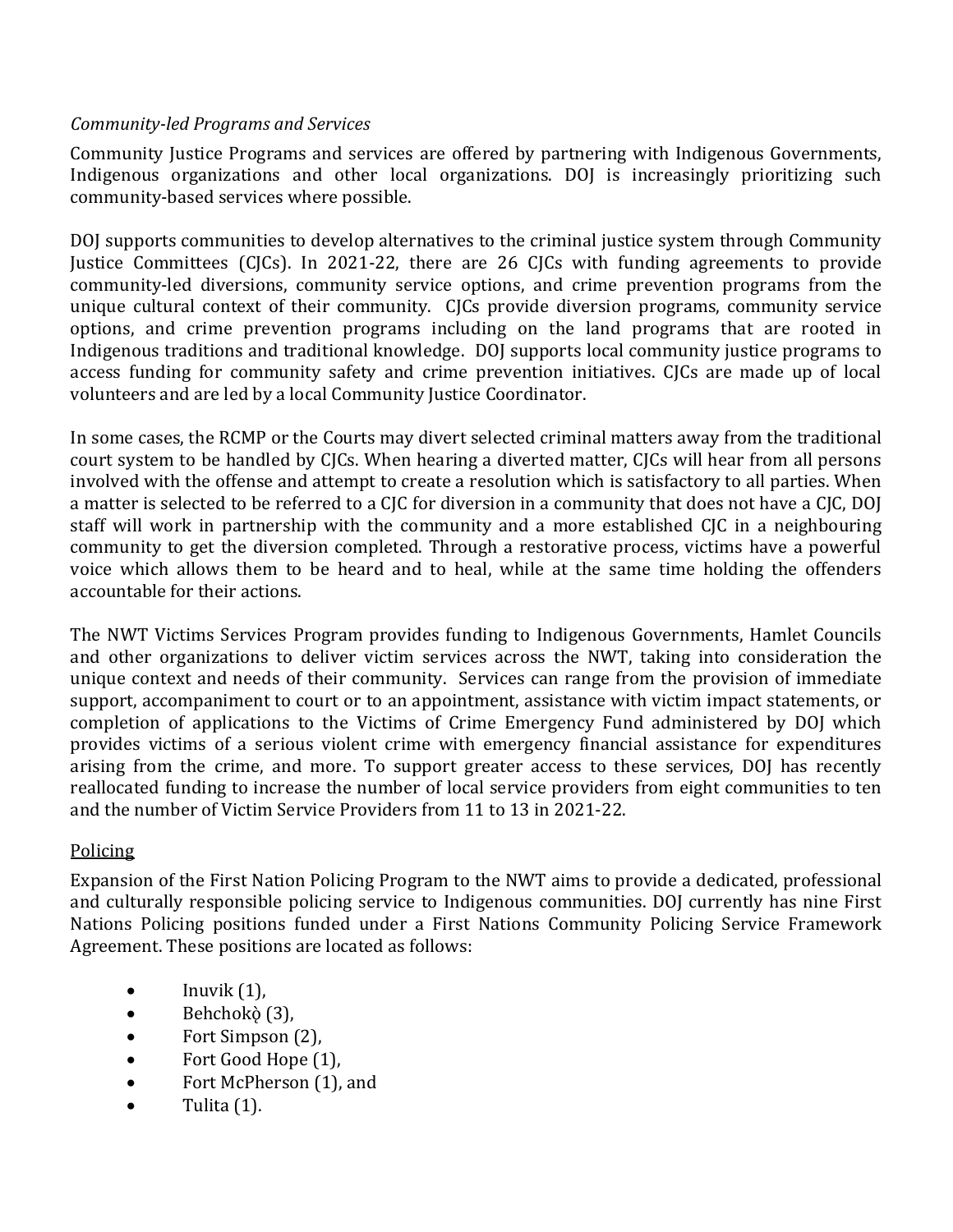Of the above nine positions, five were recently approved in 2020-21 and were allocated to Behchokò (2), Fort Simpson (1), Fort McPherson (1) and Tulita (1). DOJ is working with the Federal Government on a longer term framework agreement and is anticipating the continuation of funding approval for the new positions.

# *Legal Aid Commission*

All NWT residents are entitled to fairness and the opportunity to protect their legal rights, regardless of their national origin, race, religion, ethnicity, or culture. To that end, the Legal Aid Commission operates an Outreach program which provides legal information services to the public without requiring a legal aid application. The Outreach services relate to civil matters affecting an individual's livelihood, their physical or mental health, or their ability to provide food, clothing and shelter for themselves or their families. Civil matters include housing, landlord and tenant disputes, CPP, disability issues, employment insurance questions, workers' compensation claims, debt protection remedies, wills advice, mental health and guardianship applications, child protection issues and elder abuse. Providing support for these issues is important because they often underlie other legal issues related to criminal or family law matters. The Outreach program was expanded in 2017 to increase accessibility to legal aid services.

### *Person Centred Case Management*

The Integrated Case Management (ICM) program was developed to provide case management and service access support for individuals with complex needs. ICM was developed from a recognition that government services must be accessible and delivered in a timely and flexible manner, but that not everyone starts from the same place. Currently four pathfinders provide person-centered case management service, each with a caseload of 20-30 active program participants. An intern pathfinder, hired through GNWT's internship program, assists those who are eligible and waiting to be assigned to a pathfinder. Due to the complexities and nature of the issues that lead to the barriers in accessing services, individuals can require ICM services for many months. When it's determined a client has addressed the referral barriers or is now capable of navigating them on their own, decisions are made to transition from a pathfinder.

#### **New or Upcoming Initiatives**

# *A shift in the culture of service provision*

The need for Integrated Service Delivery (ISD) has been identified consistently across several GNWT departments for the last 15 years. Territorial, national and international research shows ISD is an effective way to address and prevent complex social issues. In particular, ISD addresses barriers to service access, including those driven by systemic racism and a lack of cultural safety in our systems. ISD is envisioned to benefit all residents of the NWT through enhanced system capacity, and the integration of service provision along a spectrum.

ISD is not a program; rather, it is a fundamentally different way of doing business which requires a shift in the culture of service provision across sectors. GNWT social systems are deficit-focused, and were built to address one problem at a time rather than to support the healthy outcomes we know people want for themselves and their families.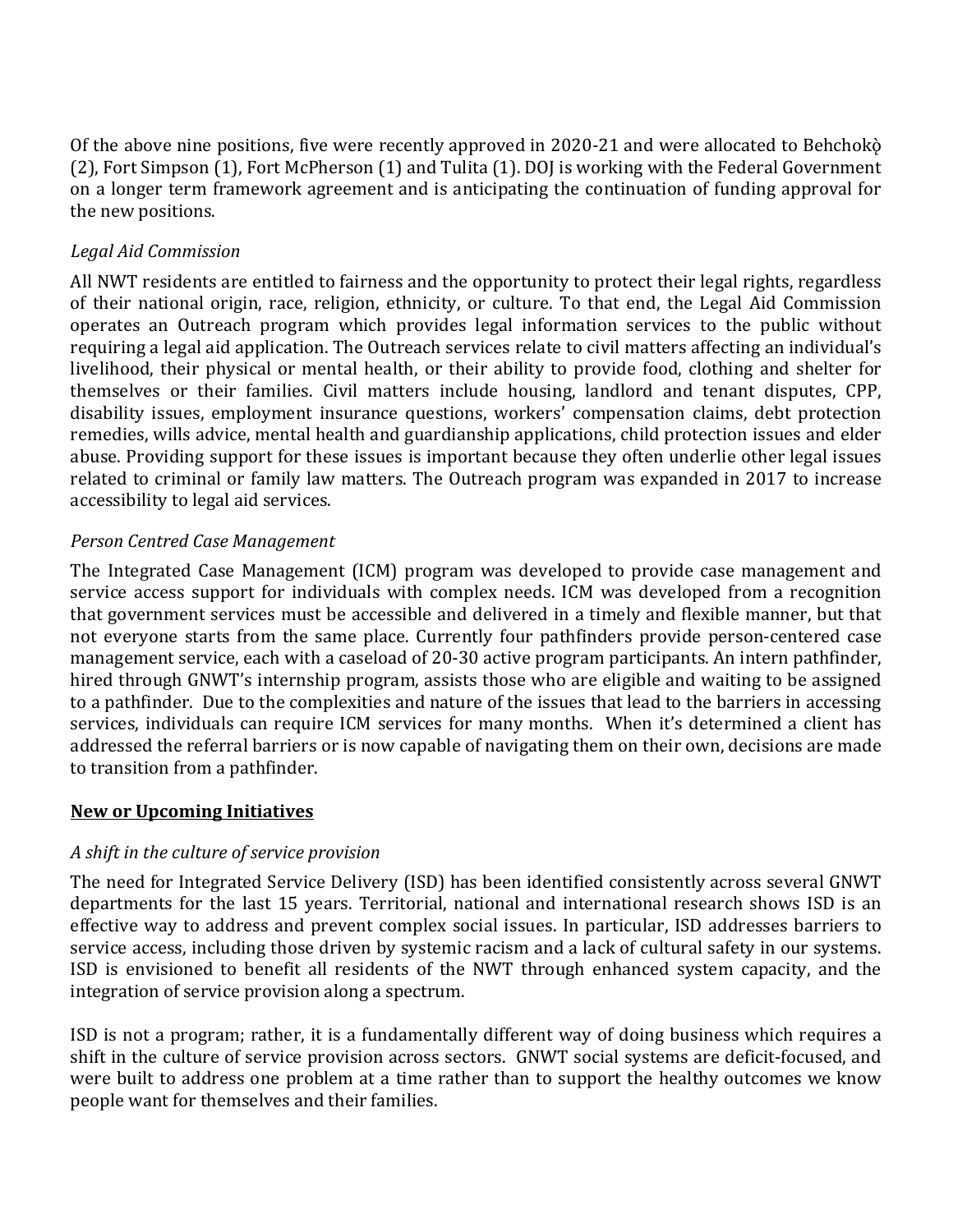A whole of government, integrated approach to service provision acknowledges the critical nature of providing a continuum of care and support to residents, regardless of how we have organized the GNWT for administrative and management purposes.

In this context, work on ISD implementation to date has been focused on making sure the GNWT as a whole is on the same page as to why we need an integrated approach to service provision. However, the recently completed the ISD Conceptual Framework (June 2021) provides the path forward and leads into the first steps of engaging with communities to seek their wisdom in how best to proceed in their communities.

# *A New Option for Offenders in Custody*

The field of Corrections is evolving with greater emphasis now placed on the rehabilitation and reintegration of offenders. The DOJ is preparing to launch a Therapeutic Community at the South Mackenzie Correctional Centre in Hay River – a first in the NWT. The therapeutic model incorporates the "Seven Laws of Living" and the traditional Medicine Wheel which supports the cultural teachings of Indigenous peoples. Activities will include opening and closing ceremonies, sharing circles, drumming, smudging and traditional land-based teachings by local Elders. Therapeutic Community uses active participation in group living and activities to drive individual change and the attainment of therapeutic goals. With an emphasis on social learning and mutual self-help, Therapeutic Community participants have a role in each other's recovery as providing support to others is seen as an important part of changing oneself. The transition of South Mackenzie Correctional Centre to a Therapeutic Community is expected for November 2021.

# *Community-led public safety*

A Community Safety Officer (CSO) Pilot program is being designed to provide a proactive, sustainable, trauma-informed, holistic approach to community safety, and bridge the gap between community safety needs and the role of the RCMP. The objective of the program is to contribute to the overall safety and wellness of the community, as well as provide the community an alternative to calling the police for non-criminal matters. Many NWT communities, especially Indigenous communities, benefit from community-led programs that build capacity and social trust.

The Hamlet of Fort Liard was the successful proponent from an expression of interest process for a CSO Pilot Program. The program will be administered and delivered entirely by the Hamlet, with support from the GNWT, RCMP and other community partners. CSOs themselves act as liaisons that assist the community with a variety of issues ranging from the mandate of public safety through to assisting with health, social services, and community care. While they have no specific legislative authority, CSOs are service providers who assist with a variety of community events, such as intervening in public intoxication incidents and assisting the elderly. The deadline for community leadership expression of interest for a CSO Pilot program was May 2021, and the pilot community is expected to be announced in July 2021.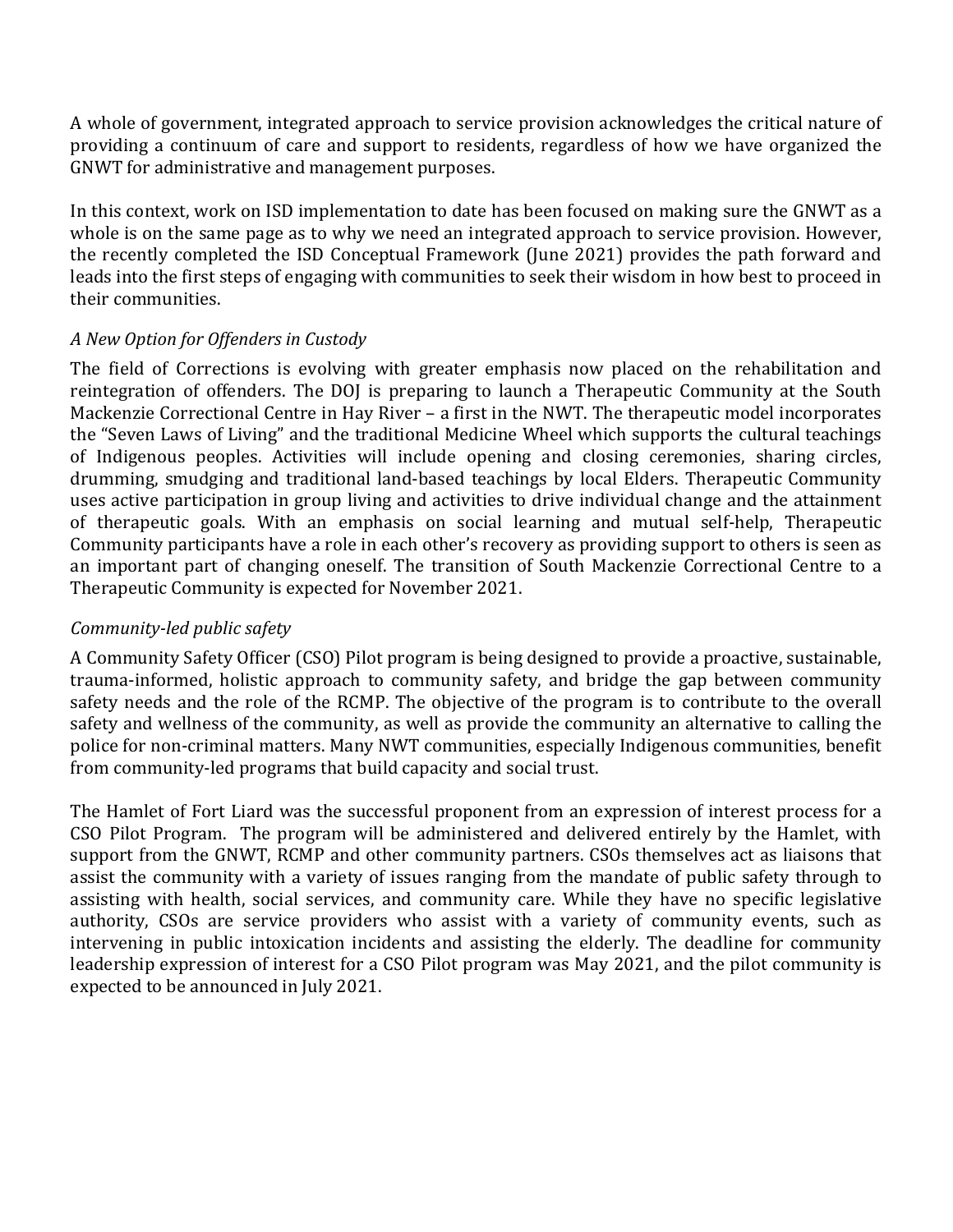# **Housing**

The Northwest Territories Housing Corporation (NWTHC) works in partnership with residents, where appropriate and necessary, to ensure access to affordable, adequate and suitable housing.

### *Initiatives*

The NWTHC has two initiatives which together combat systemic racism by empowering community and Indigenous Governments design their own housing planning, programs and policies.

First, Community Housing Plans is an initiative that integrates community housing values and priorities with housing data, statistics and program information to form a comprehensive map. This map is then used to better direct housing investment in the community. Housing plans are important for empowering communities because they allow local values and priorities to inform a roadmap for future housing initiatives in a given community, while also providing Indigenous and community governments with a better understanding of the housing needs of residents. The goal of this initiative is to develop housing plans with all 33 NWT communities. As of June 2021, the NWTHC has met with 23 and has housing plans at various stages of completion. The NWTHC will continue to work with communities on the development of Community Housing Plans, monitor these plans and collaborate with community leadership on progress in addressing their housing aspirations.

Second, the Community Housing Support Program supports Indigenous government and community agencies to develop innovative, community-driven housing projects of their own design. Through this program, the NWTHC works in partnership with Indigenous governments and communities to provide opportunities to design their own programming, and choose the clients and types of projects they see as a priority. Examples of these projects include:

- o new affordable housing units for the Salt River First Nation, Whatı̀and Jean Marie River;
- o modernization of affordable housing units in Inuvik;
- $\circ$  homeownership repair programs with the Kátł'odeeche First Nation and the K'asho Gotine Housing Society;
- o a log home project in Colville Lake; and
- o connection to a biomass heating system in Aklavik.

The key to this program is its flexibility. NWTHC contributions through the Community Housing Support Program are available in numerous forms, including a grant, grant-in-kind, program and policy design, technical expertise, land management, or surplus units when appropriate.

Currently, the NWTHC is engaged in a renewal process which will set the stage for future success. This renewal process recognizes the need for organizational change and building on NWTHC's success. Among the many priorities of this renewal, some actions aim to mitigate systemic racism, such as promoting reconciliation through a recognition that choices about housing location and type have been a tool of colonization in the NWT in the past.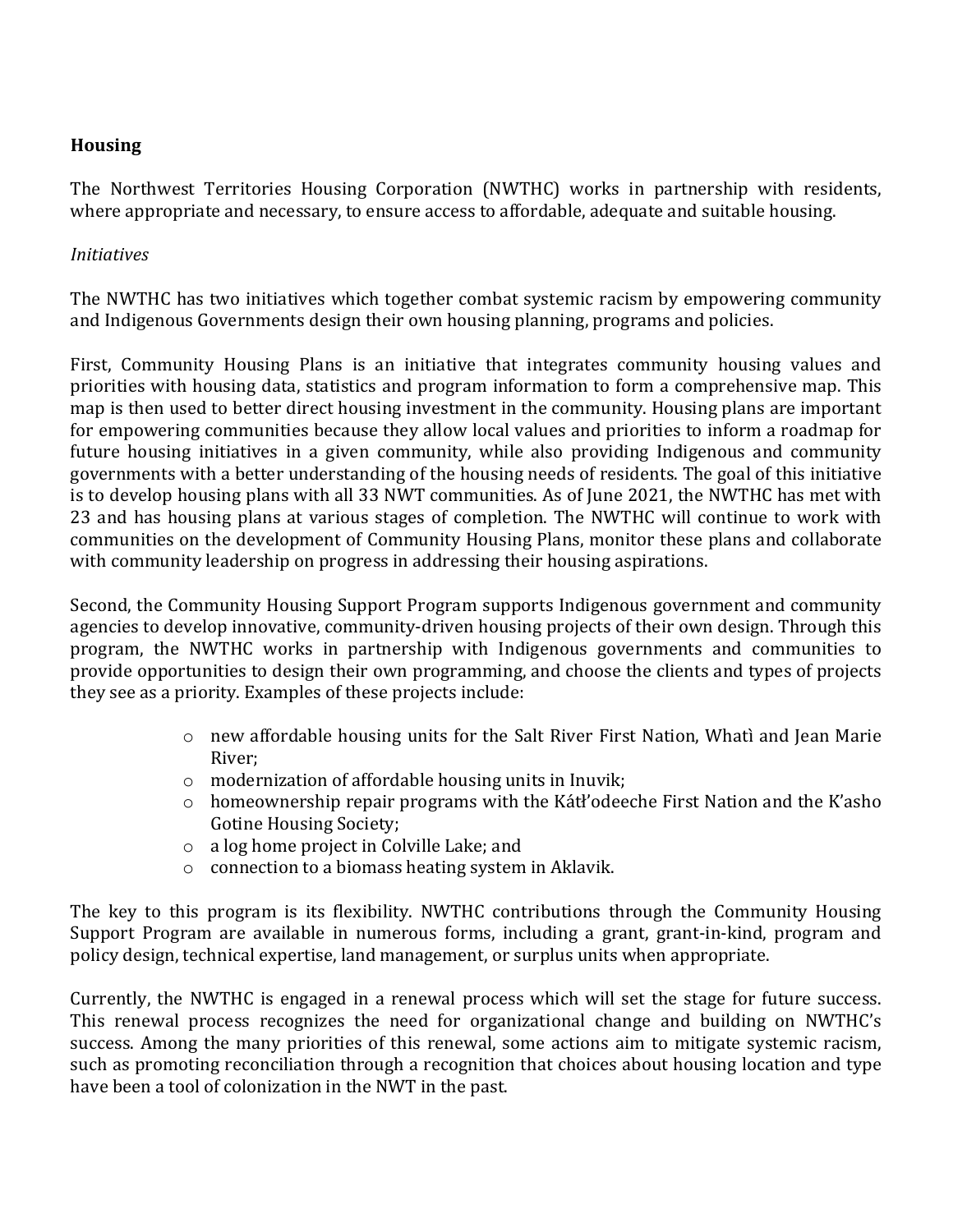Going forward, NWTHC will engage with Indigenous Governments on the type and location of housing within their communities, which will include resolving land tenure issues. NWTHC will also advance self-government, even where Indigenous governments have not yet chosen to exercise jurisdiction under a self-government agreement, and communicate messages in Indigenous languages where appropriate.

Other actions which aim to mitigate systemic racism as part of NWTHC's renewal process include:

- o training staff to refocus on social-housing delivery as an integrated service;
- o recognizing that NWTHC programs and policies need to be fair, transparent, and internally coherent and the criteria for deciding on applications should be published;
- $\circ$  innovating in construction programs, taking into account cultural appropriateness; and
- o engaging effectively through the Council of Leaders, bilateral MOUs and other opportunities.

### **Government Hiring**

The Department of Finance (Finance) serves as the corporate human resource agency for the GNWT and provides human resource management services to all GNWT departments and agencies. As such, Finance is responsible for recruiting and retaining a competent, representative public service; developing programs and policies that effectively serve the human resource needs of the public service; and creating a work environment that promotes employee development, safety and wellness, and positive labour/management relations.

#### **Affirmative Action Policy**

The GNWT is committed to developing a competent public service that is inclusive and representative of the people it serves. To achieve this, the GNWT established the *Affirmative Action Policy* in 1989. This Policy provides for priority hiring, training and promotion to eligible target groups that are under-represented within the public service. Through the Policy, the GNWT gives preference in hiring designated members of targeted groups, such as: Indigenous Aboriginal Persons; Indigenous Non-Aboriginal Persons; Resident Women; and Resident Disabled Persons.

During the October 2020 Session of the Legislative Assembly, the GNWT committed to reviewing the Policy during the term of the 19th Assembly. Historically, it has not been reviewed with the intention of amending any of the eligible target groups because the objective of a representative public service has not been achieved. To achieve this objective, the Policy is only one part of a suite of tools used to ensure a representative workforce.

#### *Programs and Services*

The GNWT recognizes the need to increase the recruitment and retention of Indigenous employees.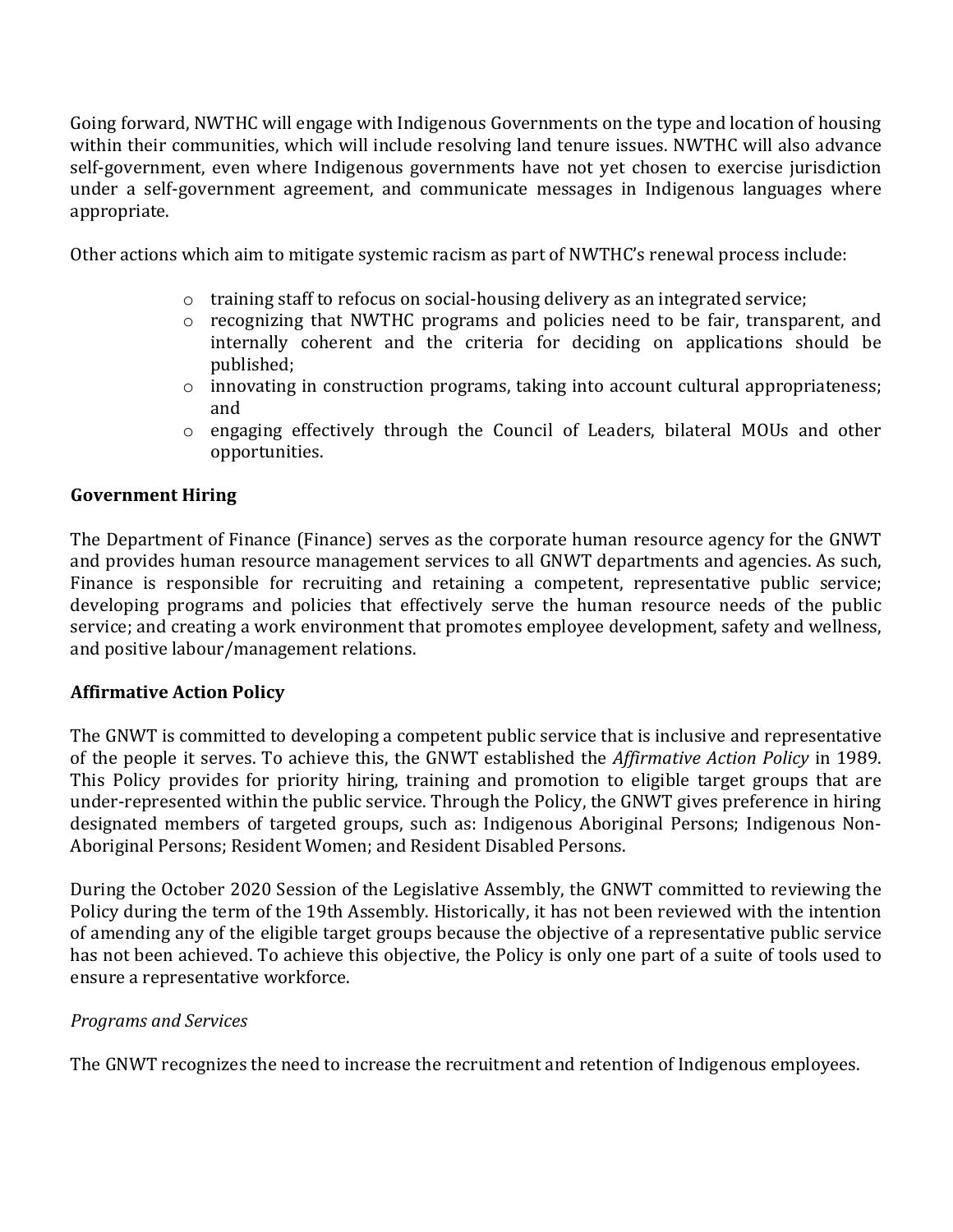Established in 2009, the Indigenous Employee Advisory Committee provides employees an opportunity to provide advice on strategies and approaches on attracting, recruiting, advancing, and retaining Indigenous employees within the GNWT. It was established with the primary goal to increase the representation of Indigenous Aboriginal people at all levels of the public service, and to create a working environment that supports and promotes Indigenous Aboriginal people in the GNWT workforce.

More recently, to support Indigenous residents and employees of the NWT, two programs were launched in October 2018. The Indigenous Career Gateway Program (ICGP) was created to target Indigenous Aboriginal candidates for entry-level opportunities with the GNWT. The ICGP supports Indigenous people to obtain sustainable employment within the GNWT by creating workplace training opportunities in entry level positions and by fostering an environment that values development. In 2021-22, there are currently thirty (30) participants within ICGP.

The Indigenous Management Development and Training Program (IMDTP) was created with the purpose to retain and advance Indigenous employees within the GNWT. The IMDTP also supports the professional development of Indigenous employees by providing funding for employees to obtain the necessary skills training and/or work experience for career advancement. Since 2018, thirty-eight (38) employees received funding to access skills training for career advancement through the IMDTP.

The Human Resources Branch also recently launched the Building Capacity with Indigenous Governments (BCIG) program in 2021. The BCIG is a secondment program designed to support Indigenous Governments in all regions develop human resources capacity. When discussed with Indigenous governments during engagement sessions, the BCIG has been welcomed with enthusiasm. Since the launch in June 2021, two (2) secondments have been approved, one (1) with the Gwich'in Tribal Council and one (1) with the Déline Government. A third secondment is pending.

# *Training*

To ensure a diverse and inclusive workplace, anti-racism training and resources are available for GNWT employees. By learning about anti-racism, managers and employees will be better equipped to dispel common myths and misconceptions about biases, racism, power and privilege so they can take steps in becoming agents of change in confronting racism. A workshop series titled 'Equitable Workplace: Cultivating Attitudes of Anti-Racism and Allyship' creates space for learners to explore their own personal experiences with racism and allyship. The workshop helps participants identify how these experiences impact our lives daily, especially within the workplace. It also teaches participants to deconstruct what they thought they knew about social norms while discovering tools to help them reshape the way they see the world and our interactions with each other.

Finance launched an anti-racism campaign between March 16 and April 21, 2021. The goal of this campaign was to encourage employees to learn about anti-racism so they can take steps to stand against systemic racism and stand up for marginalized persons within our government and broader communities. This campaign included a print and video resources which encouraged public servants to explore anti-racism and take action against all forms of racism when they see it. Due to the uptake and positive review of this training, sessions have been extended until March 2022.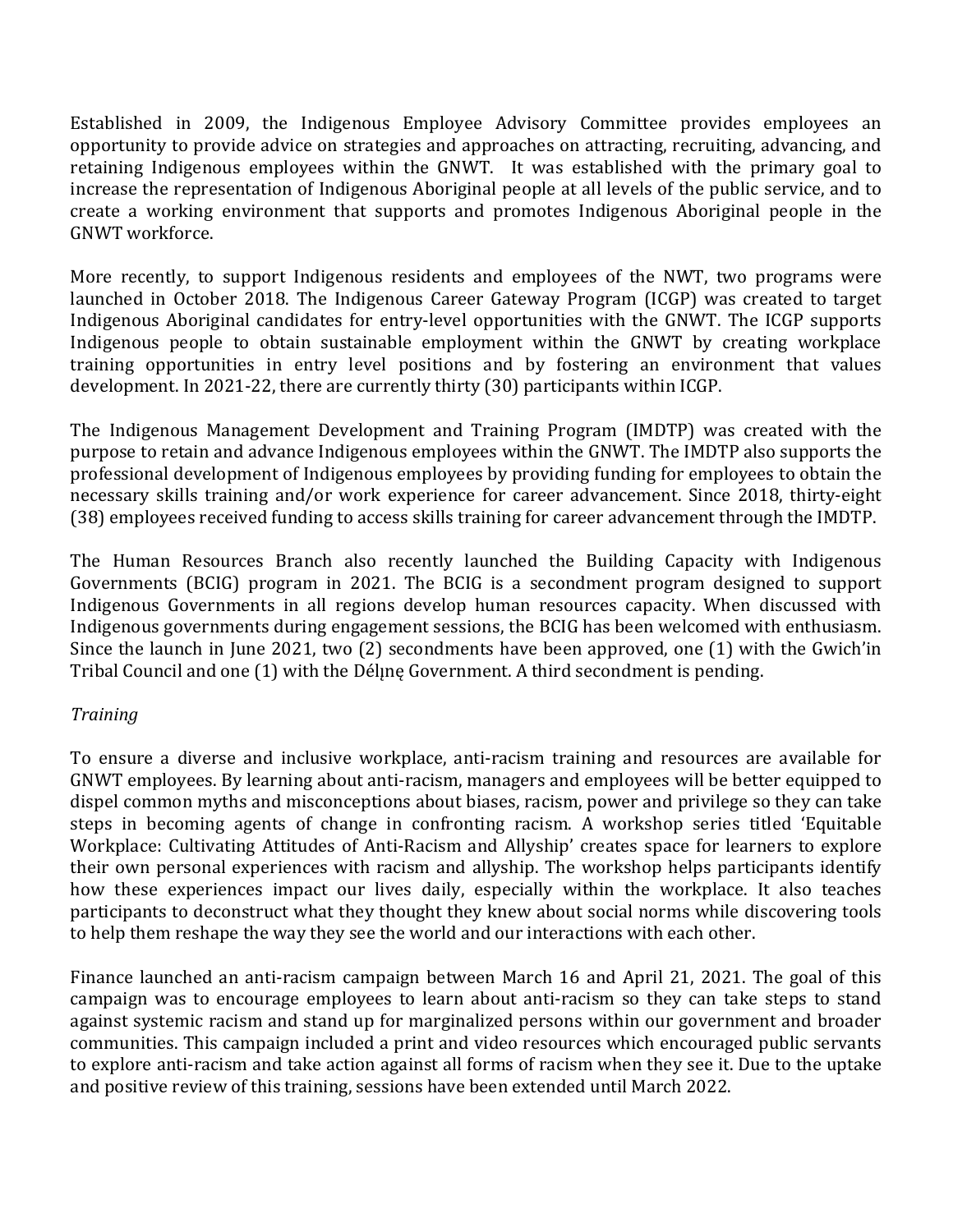This is one small but important step towards building a culture of anti-racism within the public service which is necessary to eliminate systemic racism.

# *Strategic Planning*

As part of GNWT's commitment to a representative workforce, an Indigenous Recruitment and Retention Framework (Framework) and Action Plan has been developed. The Framework is focused on mitigating systemic racism through policy changes and program development to increase Indigenous representation across the GNWT. In addition to encompassing and supporting existing programs designed to recruit and retain Indigenous employees, the Framework's goals include:

- supporting departmental priorities to achieve a culturally inclusive workplace;
- enhancing Indigenous representation throughout departments;
- building capability and career development; and
- fostering Indigenous leadership through talent management.

Through the Action Plan, these goals will be integrated into business practices, programs, and services throughout the GNWT. Each department will be required to complete Indigenous Employment Plans which will include short, medium, and long term goals and targets. Completing department-specific Indigenous Employment Plans will allow departments to address barriers to employment for Indigenous peoples that can be unique to their departments.

The first step in the development of the Framework and Action Plan was engagement with internal and external partners, including Indigenous Governments throughout the territory, which identified barriers within the GNWT for the recruitment and retention of Indigenous people. The barriers guided the development to ensure the GNWT is combating systemic racism.

Finance is also in the process of developing a strategic Diversity and Inclusion Framework (DIF) and implementation plan to drive diversity and inclusion throughout the GNWT. Work is underway to integrate the DIF's goals into business practices, including recruitment and retention strategies. Additionally, an implementation plan will support business units in recognizing and incorporating diversity and inclusion perspectives in policies, programs and services. Engagement has commenced with internal and external partners to identify areas for growth to ensure all employees feel safe and valued, and have equal opportunities for professional growth and development within the Public Service.

#### **Governance and Capacity**

The Department of Municipal and Community Affairs (MACA) is responsible for the development and maintenance of community governments. Community governments face capacity challenges with both elected officials and administrative staff. Specifically, elected community government leaders face challenges related to developing their capacity to lead effectively, manage limited resources, hire, manage competent administrators and make significant decisions on issues with long term implications. It is also challenging for community governments to hire, train and retain skilled staff in the various positions critical to the operation of a community government.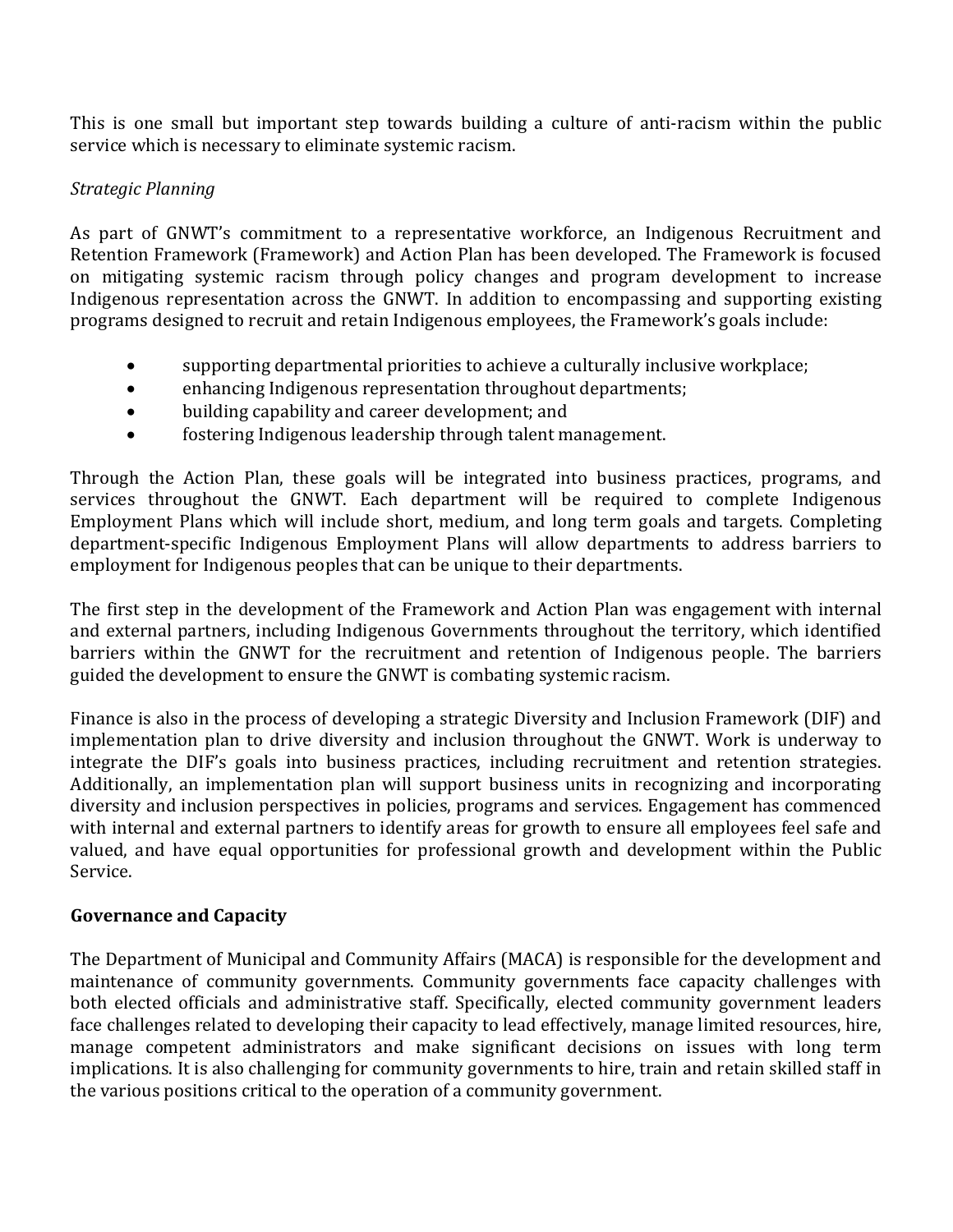MACA offers various types of capacity building and training opportunities for both elected officials and administrative staff through the School of Community Government. Through the Public Service Capacity Initiative – a partnership initiative between MACA, the NWT Association of Communities and the Local Government Administrators of the NWT – the Department continues to focus on recruiting, training, and retaining senior level community government staff in communities across the NWT.

### **Other Government Initiatives**

Across the GNWT, departments have in place policies, programs and services which address racial and cultural bias.

### *Department of Executive and Indigenous Affairs (EIA)*

During the 19th Legislative Assembly, the Gender Equity Division (GED) will develop a Missing and Murdered Indigenous Women and Girls Action Plan in response to the Calls for Justice from the Final Report of the National Inquiry.

The Department continues to negotiate and implement land, resources and self-government agreements with its partner Indigenous governments and organizations. These agreements not only advance the political and constitutional development of the NWT, but most importantly, they empower people in communities to plan and manage the government structures that impact their day-to-day lives. We know that enhancing self-determination - which is an essential component of basic human rights - is a powerful tool for promoting equality.

The Department will also continue to promote a greater understanding in the NWT of Indigenous rights. Ensuring that the public understands how such agreements benefit the entirety of the NWT population is another means by which biases can be addressed and eliminated.

#### *Department of Industry, Tourism and Investment (ITI)*

ITI's Client Services and Community Relations (CSCR) division works as a facilitator of relationships between mineral resources sector companies and the communities / regions they are interested working in. CSCR was formed to assist and connect industry, communities and governments to build mutually beneficial working relationships that help maximize socio-economic opportunities in responsible resource exploration and development. ITI also negotiates and actively monitors Socio-Economic Agreements with major resource developers such as the NWT's diamond mines in partnership with ECE and HSS. These Agreements establish project development targets and capture commitments made by developers with respect to Indigenous employment and business opportunities; sustainable development, cultural well-being, and traditional economy; and community, family, and individual well-being.

The Department of Industry, Tourism and Investment (ITI) partners with ECE and the Department of Environment and Natural Resources in delivering the annual Tundra Science and Culture Camp. At this on-the-land, experiential learning summer camp, NWT high school students work closely with a variety of instructors, including scientists, environmental educators, on-site researchers, and Tłįcho Elders.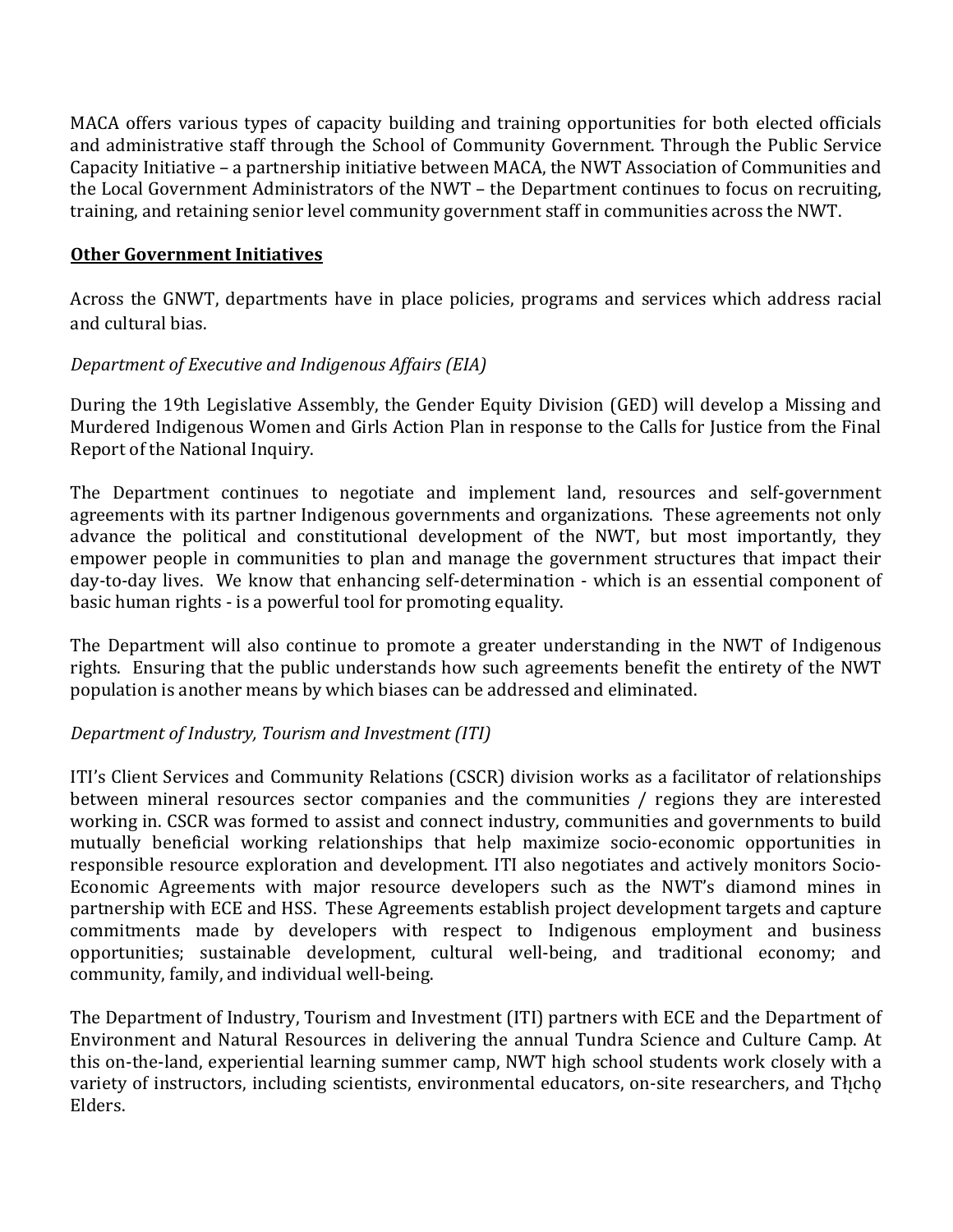The focus is on learning about the land from both the western science and Traditional Knowledge perspectives. This camp introduces Indigenous students to potential scientific careers which in time will help reduce the systematic barriers that prevent western science from giving Traditional knowledge its appropriate weighting.

Finally, procurement policies have been used to stimulate innovation and entrepreneurship as well as social outcomes such as racial and gender equality. For instance, the GNWT has committed to developing an Indigenous Procurement Policy. Working in collaboration with Indigenous governments, this Policy will address systemic barriers faced by Indigenous businesses and communities when participating in government's procurement opportunities. Reducing these barriers will contribute to increased opportunities for Indigenous participation in the economy.

# *Department of Lands (Lands)*

Lands offers a Resource Management Officer Program to provide Northerners with job opportunities. This program works by focusing on training and capacity building, rather than standard educational and experience requirements. It provides opportunities for individuals with a desire to use landbased skills for career development.

Lands also provides staff with plain language training and has a Departmental Writing Style guide. These initiatives aim to build staff capacity to communicate with the public in a clear and concise way, which in turn helps mitigate issues that may arise from literacy and language barriers with clients. In addition, staff have been directed to incorporate *Living Well Together* training into their learning plans this fiscal year.

# *Department of Municipal and Community Affairs (MACA)*

MACA and territorial partner organizations work to support and protect the well-being of NWT athletes, including the prevention of harassment, abuse, and discrimination in sport. In 2019, the Minister of MACA joined other Federal, Provincial and Territorial Ministers in endorsing the Red Deer Declaration – a commitment for the prevention of harassment, abuse and discrimination in sport. MACA intends to include the Red Deer Declaration in the Sport, Physical Activity and Recreation (SPAR) framework. Once finalized, SPAR will serve as a core leading policy document for the sector.

MACA also provides financial assistance through contributions to eligible sport organizations for the development and delivery of sport and recreation activities in the NWT. Some of these eligible sport organizations include the Aboriginal Sport Circle of the NWT, NWT Recreation and Parks Association, Mackenzie Recreation Association, Sport North Federation. While safe and inclusive sport practices and policies are typically specific to each sport organization, MACA will examine the need for a territorial safe sport policy framework following the implementation of SPAR.